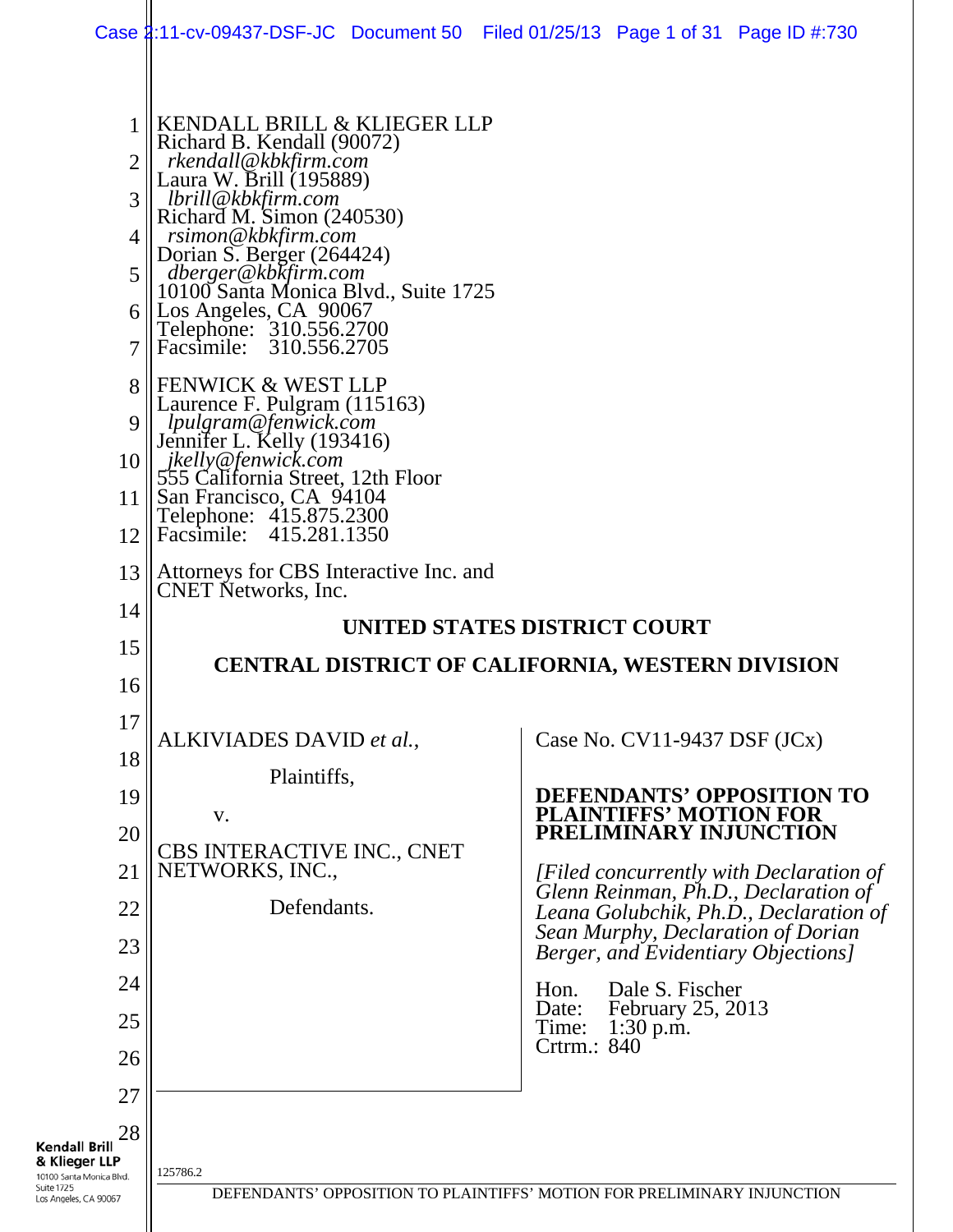|                                                                                                         |                |     |       | Case 1:11-cv-09437-DSF-JC Document 50 Filed 01/25/13 Page 2 of 31 Page ID #:731                    |             |  |
|---------------------------------------------------------------------------------------------------------|----------------|-----|-------|----------------------------------------------------------------------------------------------------|-------------|--|
| 1<br>2<br>3                                                                                             |                |     |       | <b>TABLE OF CONTENTS</b>                                                                           | <b>Page</b> |  |
| 4                                                                                                       |                |     |       |                                                                                                    |             |  |
| 5                                                                                                       |                |     |       |                                                                                                    |             |  |
| 6                                                                                                       | A.             |     |       |                                                                                                    |             |  |
| 7                                                                                                       | <b>B.</b>      |     |       |                                                                                                    |             |  |
| 8                                                                                                       | $\mathbf{C}$ . |     |       |                                                                                                    |             |  |
| 9                                                                                                       |                |     |       |                                                                                                    |             |  |
| 10                                                                                                      |                |     |       |                                                                                                    |             |  |
| 11                                                                                                      | A.             |     |       |                                                                                                    |             |  |
| 12                                                                                                      | <b>B.</b>      |     |       | Plaintiffs Are Unlikely To Succeed On The Merits  11                                               |             |  |
| 13                                                                                                      |                | 1.  |       |                                                                                                    |             |  |
| 14                                                                                                      |                | 2.  |       | Plaintiffs Have Not Shown Likely Success On Proving                                                |             |  |
| 15                                                                                                      |                |     |       |                                                                                                    |             |  |
| 16                                                                                                      |                | (a) |       | Plaintiffs have not shown ownership of the works.  11                                              |             |  |
| 17<br>18                                                                                                |                | (b) |       | Plaintiffs submitted no reliable evidence of direct                                                |             |  |
| 19<br>20                                                                                                |                | (c) |       | Plaintiffs are not likely to establish that CBSI's<br>object is to induce or profit from copyright |             |  |
| 21                                                                                                      |                |     | (i)   | CBSI pursues an entirely lawful business                                                           |             |  |
| 22                                                                                                      |                |     |       |                                                                                                    |             |  |
| 23                                                                                                      |                |     | (ii)  | CBSI's editorial reviews of P2P software do<br>not demonstrate a purpose to induce                 |             |  |
| 24                                                                                                      |                |     | (iii) | CBSI is not engaged in culpable conduct18                                                          |             |  |
| 25                                                                                                      | $C$ .          |     |       |                                                                                                    |             |  |
| 26                                                                                                      |                | 1.  |       | Irreparable Harm Is Required And Not Presumed  20                                                  |             |  |
| 27                                                                                                      |                | 2.  |       |                                                                                                    |             |  |
| 28<br>Kendall Brill<br>& Klieger LLP<br>10100 Santa Monica Blvd.<br>Suite 1725<br>Los Angeles, CA 90067 | 125786.2       |     |       | DEFENDANTS' OPPOSITION TO PLAINTIFFS' MOTION FOR PRELIMINARY INJUNCTION                            |             |  |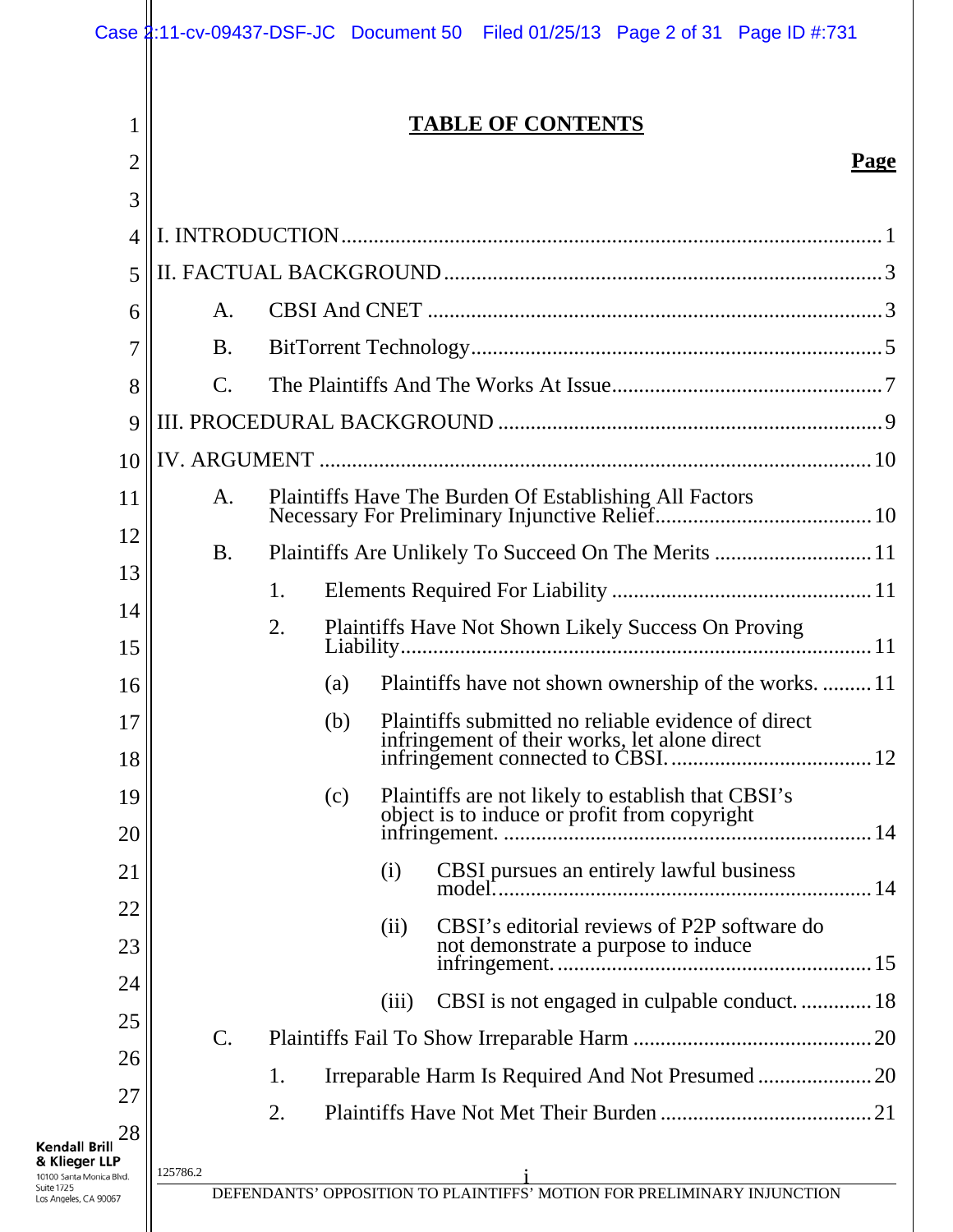|                                                                                                          | Case 2:11-cv-09437-DSF-JC Document 50 Filed 01/25/13 Page 3 of 31 Page ID #:732           |
|----------------------------------------------------------------------------------------------------------|-------------------------------------------------------------------------------------------|
| 1                                                                                                        | Plaintiffs' delay defeats their claim of irreparable<br>(a)                               |
| 2                                                                                                        | (b)                                                                                       |
| 3                                                                                                        | D.                                                                                        |
| $\overline{4}$                                                                                           |                                                                                           |
| 5                                                                                                        | Ε.                                                                                        |
| 6<br>7                                                                                                   | F.                                                                                        |
| 8                                                                                                        |                                                                                           |
| 9                                                                                                        |                                                                                           |
| 10                                                                                                       |                                                                                           |
| 11                                                                                                       |                                                                                           |
| 12                                                                                                       |                                                                                           |
| 13                                                                                                       |                                                                                           |
| 14                                                                                                       |                                                                                           |
| 15                                                                                                       |                                                                                           |
| 16                                                                                                       |                                                                                           |
| 17                                                                                                       |                                                                                           |
| 18                                                                                                       |                                                                                           |
| 19                                                                                                       |                                                                                           |
| 20                                                                                                       |                                                                                           |
| 21                                                                                                       |                                                                                           |
| 22                                                                                                       |                                                                                           |
| 23                                                                                                       |                                                                                           |
| 24                                                                                                       |                                                                                           |
| 25                                                                                                       |                                                                                           |
| 26                                                                                                       |                                                                                           |
| 27                                                                                                       |                                                                                           |
| 28                                                                                                       |                                                                                           |
| <b>Kendall Brill</b><br>& Klieger LLP<br>10100 Santa Monica Blvd.<br>Suite 1725<br>Los Angeles, CA 90067 | 125786.2<br>11<br>DEFENDANTS' OPPOSITION TO PLAINTIFFS' MOTION FOR PRELIMINARY INJUNCTION |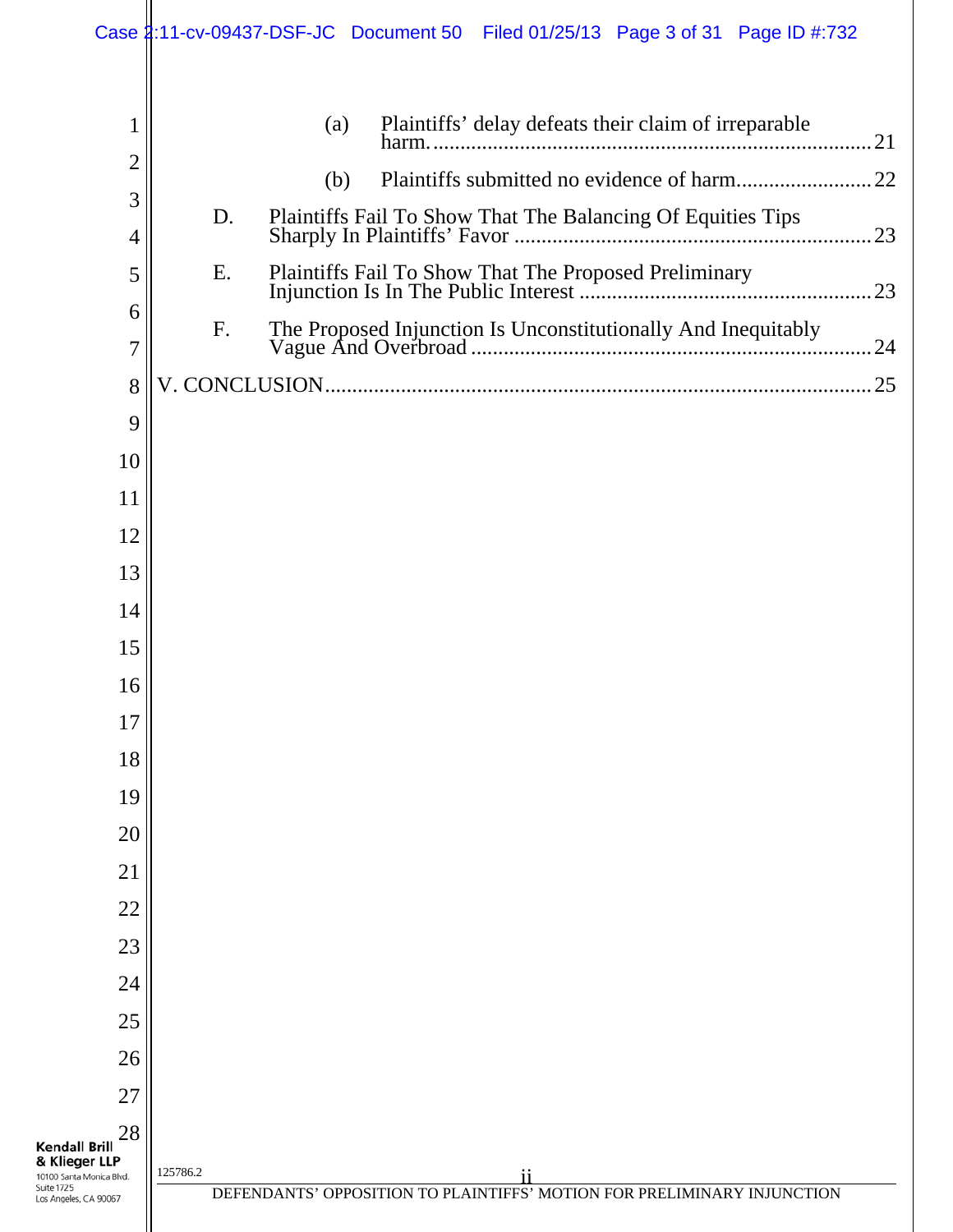|                                                                          | Case 1:11-cv-09437-DSF-JC Document 50 Filed 01/25/13 Page 4 of 31 Page ID #:733 |
|--------------------------------------------------------------------------|---------------------------------------------------------------------------------|
| 1                                                                        | <b>TABLE OF AUTHORITIES</b>                                                     |
| $\overline{2}$                                                           | <b>Page</b>                                                                     |
| 3                                                                        |                                                                                 |
| 4                                                                        | <b>CASES</b>                                                                    |
| 5                                                                        | A&M Records, Inc. v. Napster, Inc.,                                             |
| 6<br>7                                                                   | Alliance for Wild Rockies v. Cottrell,                                          |
| 8                                                                        |                                                                                 |
| 9                                                                        |                                                                                 |
| 10                                                                       | Arista Records LLC v. Lime Group LLC,                                           |
| 11                                                                       | Cadence Design Systems, Inc. v. Avant! Corp.,                                   |
| 12<br>13                                                                 |                                                                                 |
| 14                                                                       | Compuware Corp. v. Moody's Investors Servs., Inc.,                              |
| 15                                                                       |                                                                                 |
| 16                                                                       |                                                                                 |
| 17                                                                       |                                                                                 |
| 18<br>19                                                                 | Global-Tech Appliances, Inc. v. SEB S.A.,                                       |
| 20                                                                       | Harper & Row Publishers Inc. v. Nation Enters.,                                 |
| 21                                                                       | .25                                                                             |
| 22                                                                       | High-Tech Medical Instrumentation, Inc. v. New Image Indus., Inc.,<br>.21       |
| 23                                                                       | .25                                                                             |
| 24                                                                       | Lamb-Weston, Inc. v. McCain Foods, Ltd.,                                        |
| 25                                                                       | .24                                                                             |
| 26                                                                       | Lamont v. Time Warner, Inc.,                                                    |
| 27<br>28                                                                 | Los Angeles Mem'l Coliseum Comm'n v. Nat'l Football League,<br>22               |
| Kendall Brill<br>& Klieger LLP<br>10100 Santa Monica Blvd.<br>Suite 1725 | 125786.2<br>111                                                                 |
| Los Angeles, CA 90067                                                    | DEFENDANTS' OPPOSITION TO PLAINTIFFS' MOTION FOR PRELIMINARY INJUNCTION         |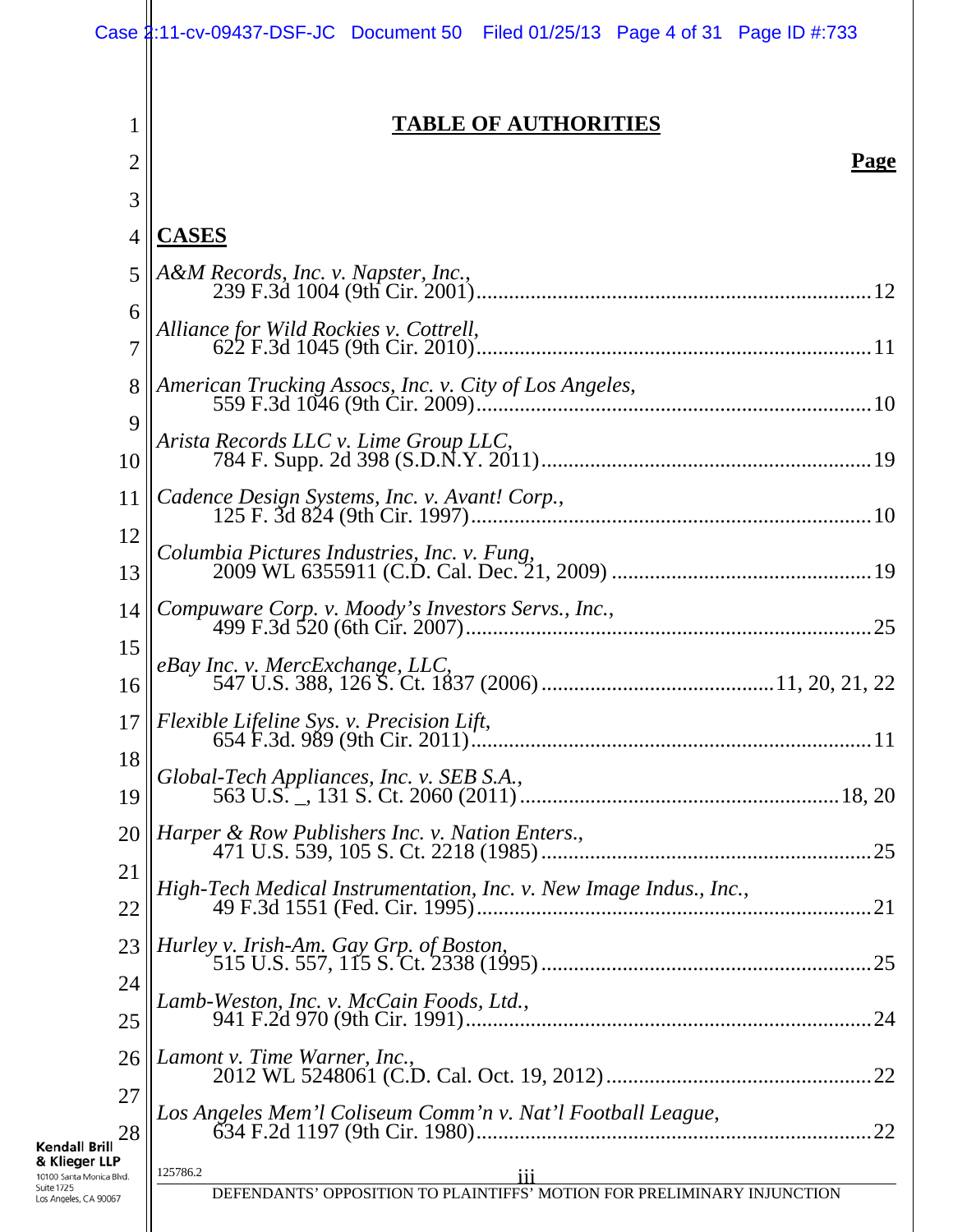|                                                         | Case 1:11-cv-09437-DSF-JC Document 50 Filed 01/25/13 Page 5 of 31 Page ID #:734           |
|---------------------------------------------------------|-------------------------------------------------------------------------------------------|
|                                                         |                                                                                           |
| 1                                                       | MDY Indus., LLC v. Blizzard Entm't, Inc.,                                                 |
| $\overline{2}$                                          | Metro-Goldwyn-Mayer Studios Inc. v. Grokster, Ltd.,                                       |
| 3                                                       |                                                                                           |
| $\overline{4}$                                          | Metro-Goldwyn-Mayer Studios, Inc. v. Grokster Ltd.,                                       |
| 5<br>6                                                  | Metro-Goldwyn-Mayer Studios, Inc. v. Grokster, Ltd.,                                      |
| 7                                                       | Metro-Media Broadcasting Corp. v. MGM/UA Entertainment Co.,                               |
| 8                                                       |                                                                                           |
| 9                                                       | Metropolitan Regional Information Systems, Inc. v. American Home Realty<br>Network, Inc., |
| 10                                                      |                                                                                           |
| 11                                                      |                                                                                           |
| 12                                                      | Peker v. Fader, 164 Fed. Appx. 49, 2006 WL 172204                                         |
| 13                                                      |                                                                                           |
| 14                                                      |                                                                                           |
| 15                                                      | Playboy Enters. v. Netscape Communications Corp.,                                         |
| 16                                                      | Poon v. Roomorama, LLC,                                                                   |
| 17                                                      |                                                                                           |
| 18                                                      | Protech Diamond Tools, Incorporation v. Liao,                                             |
| 19                                                      | Sardi's Rest. Corp. v. Sardie,                                                            |
| 20                                                      |                                                                                           |
| 21                                                      | Silvers v. Sony Pictures Ent., Inc.,                                                      |
| 22<br>23                                                | Solidus Networks, Inc. v. Excel Innovations, Inc.,<br>.20                                 |
| 24                                                      | Subafilms, Ltd. v. MGM-Pathe Comms. Co.,                                                  |
| 25                                                      |                                                                                           |
| 26                                                      | Surface Tech., Inc. v. Sae-A Trading Am. Corp.,                                           |
| 27                                                      | Tattoo Art, Inc. v. TAT Intern., LLC,                                                     |
| 28<br><b>Kendall Brill</b>                              |                                                                                           |
| & Klieger LLP<br>10100 Santa Monica Blvd.<br>Suite 1725 | 125786.2<br>1V<br>DEFENDANTS' OPPOSITION TO PLAINTIFFS' MOTION FOR PRELIMINARY INJUNCTION |
| Los Angeles, CA 90067                                   |                                                                                           |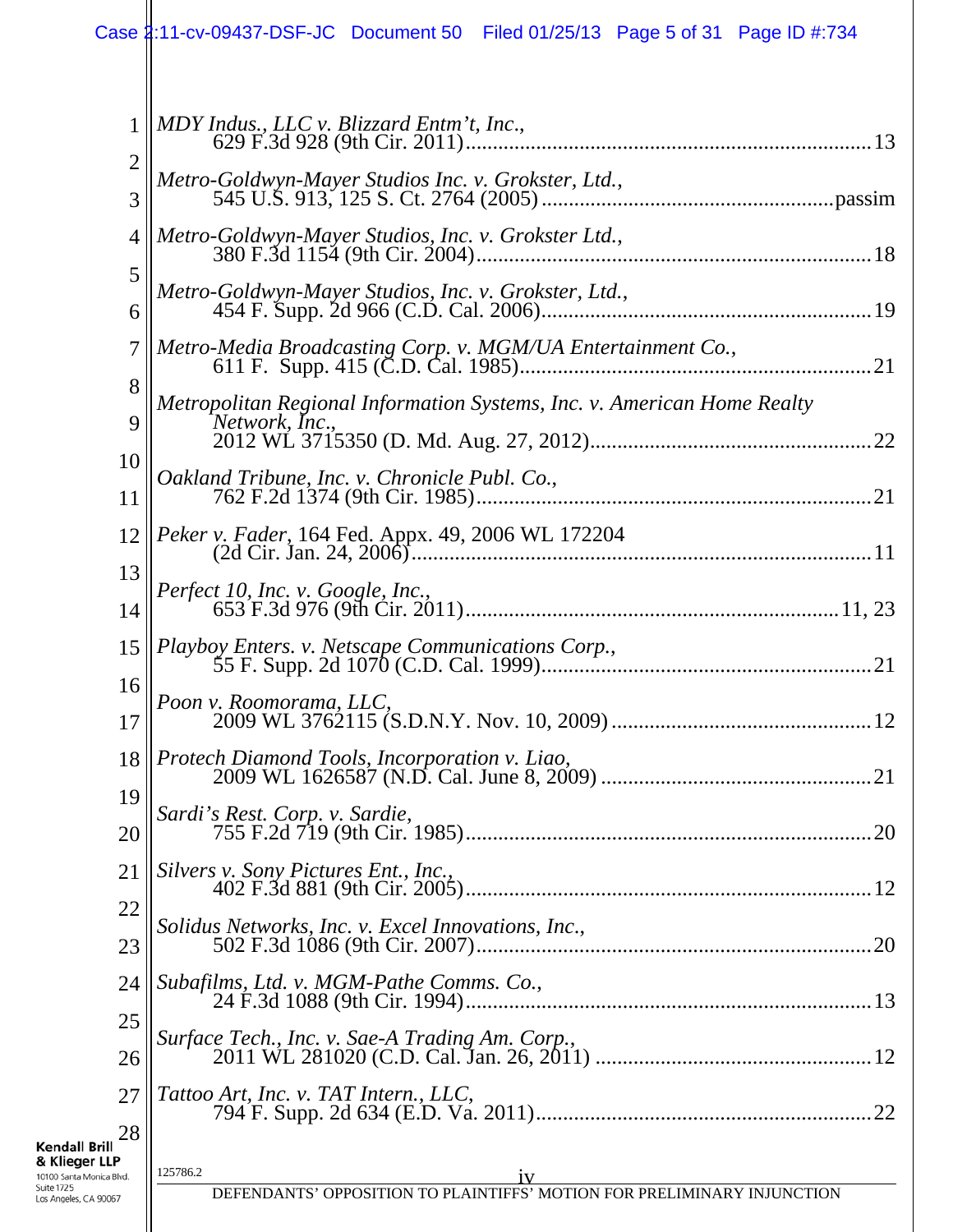|                                                                                                                 | Case 2:11-cv-09437-DSF-JC Document 50 Filed 01/25/13 Page 6 of 31 Page ID #:735                                                           |
|-----------------------------------------------------------------------------------------------------------------|-------------------------------------------------------------------------------------------------------------------------------------------|
|                                                                                                                 |                                                                                                                                           |
| 1                                                                                                               | Vernor v. Autodesk, Inc.,                                                                                                                 |
| $\overline{2}$                                                                                                  |                                                                                                                                           |
| 3                                                                                                               | Winter v. Natural Res. Def. Council, Inc.,                                                                                                |
| $\overline{4}$                                                                                                  | WPIX, Inc. v. ivi, Inc.,                                                                                                                  |
| 5                                                                                                               |                                                                                                                                           |
| 6                                                                                                               | <b>STATUTES</b>                                                                                                                           |
| 7                                                                                                               |                                                                                                                                           |
| 8                                                                                                               |                                                                                                                                           |
| 9                                                                                                               |                                                                                                                                           |
| 10<br>11                                                                                                        | <b>RULES</b>                                                                                                                              |
| 12                                                                                                              |                                                                                                                                           |
| 13                                                                                                              |                                                                                                                                           |
| 14                                                                                                              |                                                                                                                                           |
| 15                                                                                                              |                                                                                                                                           |
| 16                                                                                                              | TREATISES                                                                                                                                 |
| 17                                                                                                              | 3 Melville B. Nimmer & David Nimmer, Nimmer on Copyright (2012)  13<br>4 Melville B. Nimmer & David Nimmer, Nimmer on Copyright (2012) 21 |
| 18                                                                                                              |                                                                                                                                           |
| 19                                                                                                              |                                                                                                                                           |
| 20                                                                                                              |                                                                                                                                           |
| 21                                                                                                              |                                                                                                                                           |
| 22                                                                                                              |                                                                                                                                           |
| 23                                                                                                              |                                                                                                                                           |
| 24                                                                                                              |                                                                                                                                           |
| 25<br>26                                                                                                        |                                                                                                                                           |
| 27                                                                                                              |                                                                                                                                           |
| 28                                                                                                              |                                                                                                                                           |
| <b>Kendall Brill</b><br>& Klieger LLP<br>10100 Santa Monica Blvd.<br><b>Suite 1725</b><br>Los Angeles, CA 90067 | 125786.2<br>V<br>DEFENDANTS' OPPOSITION TO PLAINTIFFS' MOTION FOR PRELIMINARY INJUNCTION                                                  |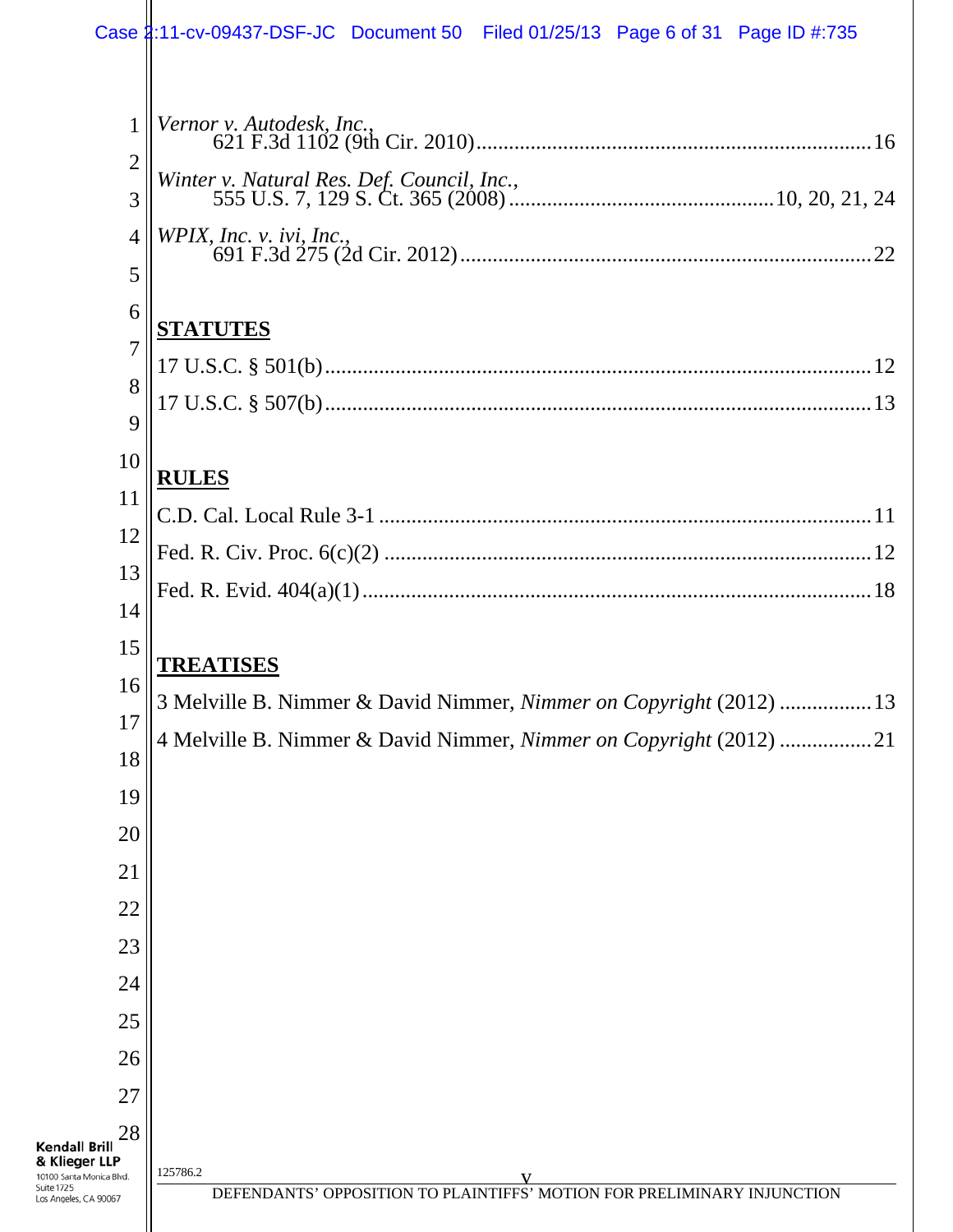### **I. INTRODUCTION**

2 3 4 5 6 7 Plaintiffs have cobbled together and filed a meritless motion for a preliminary injunction ("Motion" or "Mot.") a full year after they commenced this action, and a decade after the software reviews about which they complain. The Motion should be denied based on Plaintiffs' utter failure of proof as to each of the four factors necessary for such extraordinary relief: likelihood of success on the merits, irreparable harm, balance of hardships, and the public interest.

8 9 10 11 As to the merits, Plaintiffs fail to prove likelihood of success in numerous respects. *First*, Plaintiffs have not substantiated that they own the works at issue—a threshold element of any copyright claim. To the contrary, Plaintiffs' evidence identifies *others*, not Plaintiffs, as the owners of the relevant works.

12 13 14 15 16 17 18 19 *Second*, Plaintiffs have presented no reliable evidence of direct infringement of any work by use of the BitTorrent technology they accuse, and no connection between any hypothetical infringement and Defendant CBS Interactive Inc. (f/k/a CNET Networks, Inc.) ("CBSI"), both of which would be required to impose secondary liability on CBSI. The only "support" Plaintiffs muster on either point is unreliable hearsay from a website (PirateBay) that purports to show downloading of certain works, but provides no basis to believe the downloads used any BitTorrent technology that CBSI played any role in supplying.

20 21 22 23 24 25 26 27 28 1<sup>25786.2</sup> 1 *Third*, even if they could prove ownership, direct infringement, and the necessary nexus to CBSI, Plaintiffs cannot meet the standard for proving inducement. That standard requires, among other things, that CBSI "distributes a device with *the object of promoting its use to infringe copyright*, as shown by clear expression or other affirmative acts taken to foster infringement." *Metro-Goldwyn-Mayer Studios Inc. v. Grokster, Ltd*, 545 U.S. 913, 936-37, 125 S. Ct. 2764, 2780 (2005) (emphasis added). CBSI had no such purpose here. CBSI and its CNET network of websites offer a huge variety of news, reviews, and links that inform the public about technology. Their business model is legitimate, based on creation and

**Kendall Brill** & Klieger LLP 10100 Santa Monica Blvd. Suite 1725 os Angeles, CA 90067

1

DEFENDANTS' OPPOSITION TO PLAINTIFFS' MOTION FOR PRELIMINARY INJUNCTION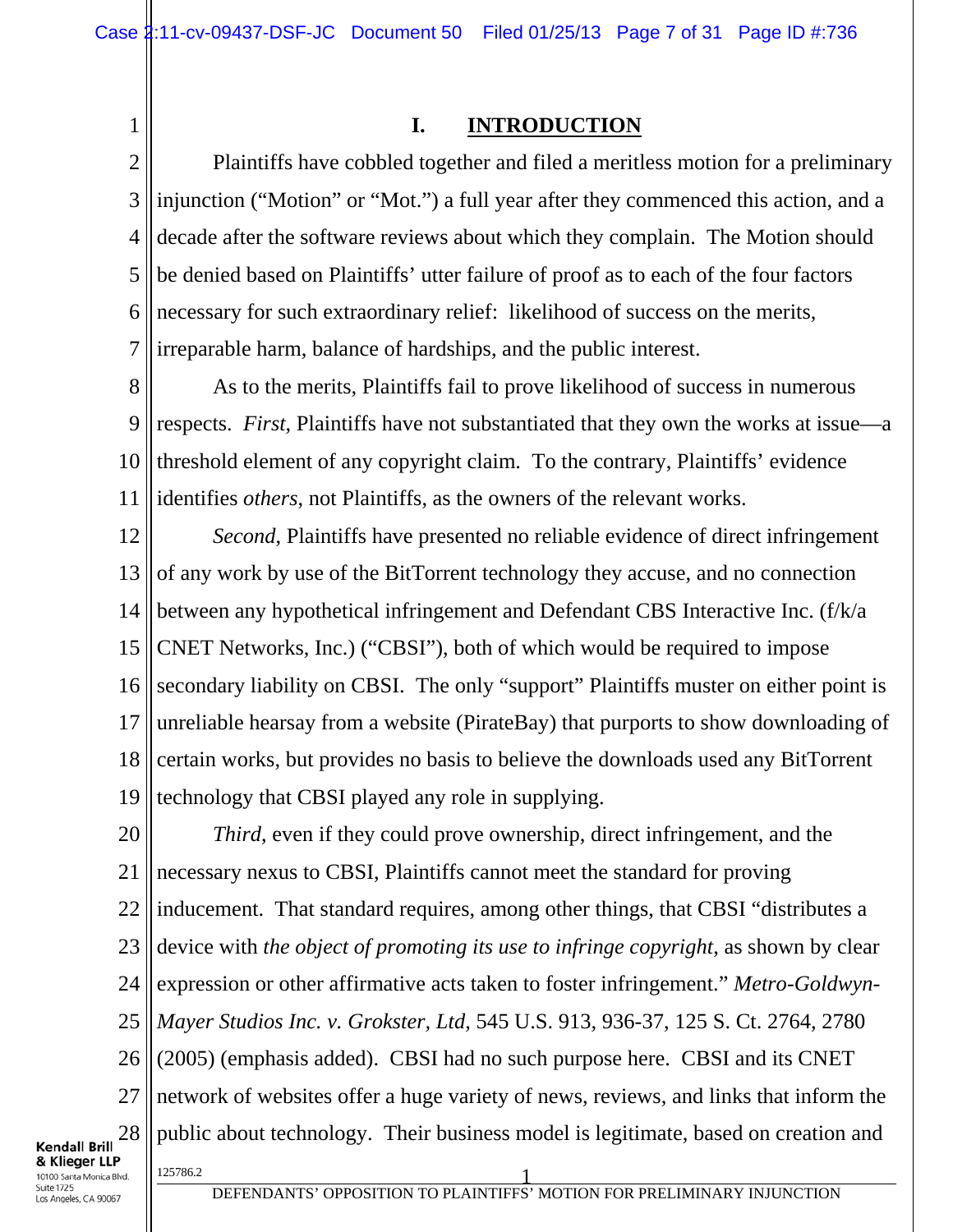1 2 3 4 5 6 7 8 aggregation of content, not its infringement. As part of that business, CBSI operates the download.com website, providing a comprehensive list of all kinds of software—of which peer-to-peer ("P2P") software, including BitTorrent clients, is a minimal part. CBSI does not create or host P2P software and receives no payment for any P2P download or any remuneration tied to the use of such software. CBSI also counsels potential users *against* infringing uses of P2P technology and uses files authorized for distribution over BitTorrent in product demonstrations (consistent with the many lawful uses of BitTorrent technology).

9 10 11 12 13 14 15 16 17 18 Plaintiffs rest their case on a handful of comments in reviews that discuss P2P software, relying mostly on items from *approximately a decade ago*, well before the U.S. Supreme Court's *Grokster* decision in 2005, which do not even discuss BitTorrent. In the context of a business dedicated to delivering valuable information about technology, these truthful descriptions of technology cannot be taken as proving a "purpose to cause and profit from third-party acts of copyright infringement." *Grokster*, 545 U.S. at 941. To the contrary, it makes no sense to infer such an objective from a company owned and operated since 2008 by CBS, one of the world's premier content creators, when CBSI's management expressly and credibly denies it.

19 20 21 22 23 24 25 In addition to failing to substantiate any likelihood of success on the merits, another glaring deficiency of Plaintiffs' Motion is Plaintiffs' complete failure to show irreparable harm. Plaintiffs' *years* of delay before filing this action, followed by another full *year* of delay in bringing this motion after filing suit, refutes any claim of urgency. This delay alone is dispositive. But Plaintiffs also make no effort to prove actual irreparable injury, notwithstanding the Supreme Court's requirement of such proof, which is not to be presumed.

26 27 28 125786.2 2 Plaintiffs also cannot prove that the balance of hardship tips decisively in their favor, or that the public interest supports an injunction. The injunction Plaintiffs seek would substantially damage CBSI's business of providing a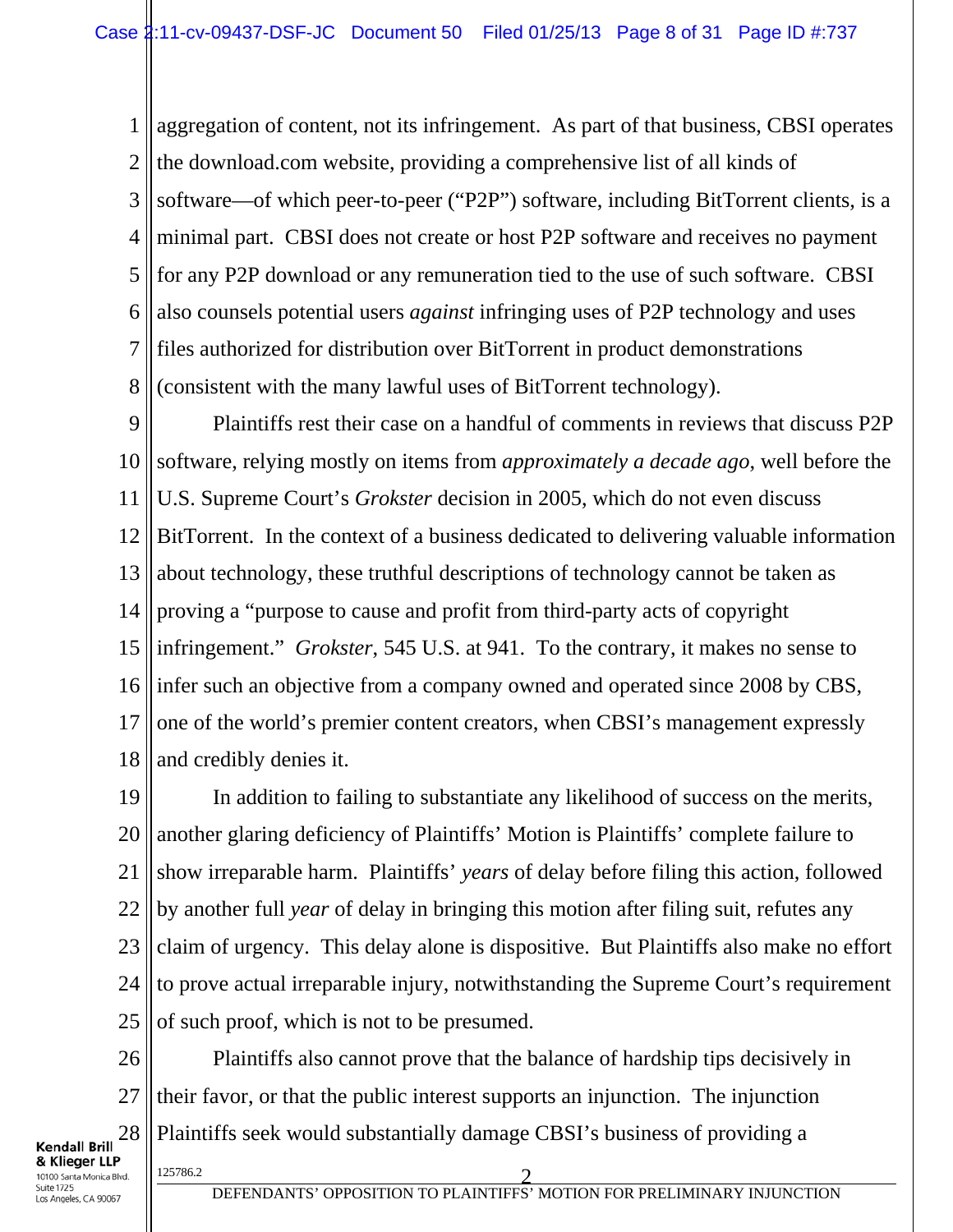1 2 3 4 5 6 7 8 9 10 11 12 13 14 15 16 17 18 19 20 21 22 23 24 25 26 27 28 125786.2 3 comprehensive index of software applications and editorial information about them. By contrast, the injunction would not prevent either downloads of BitTorrent client software, or potential infringement of Plaintiffs' works. If CBSI were enjoined from linking to sites that offer downloads of BitTorrent clients, those sites would still remain available to the public and would still be easily found by a simple search on Google—albeit *without* the warning against infringement that CBSI provides. Because CBSI is neither the developer nor the distributor of the software, future downloads of BitTorrent clients and use of the software—infringing or noninfringing—would not be halted by the proposed injunction. Moreover, the public interest would be damaged by denying legitimate and truthful information about a pervasive technology, as well as by impeding non-infringing uses. For all these reasons and those explained below, CBSI respectfully requests that the preliminary injunction be denied. **II. FACTUAL BACKGROUND A. CBSI And CNET** CNET is a popular network of technology media websites that publishes news articles, blogs, reviews, ratings and podcasts about technology, software, and consumer electronics. *See* Declaration of Sean Murphy ("Murphy Decl.") ¶ 3; *see generally http://www.cnet.com.* Download.com is one of CNET's websites, and is the world's largest comprehensive software directory and rating service, providing reviews, ratings, and download links for a vast range of third-party software. *Id*. ¶ 8; *see generally http://www.download.com*. Since 2008, CNET and download.com have been owned and operated by CBSI, a subsidiary of CBS Corporation. *Id*. ¶ 4. The download.com site provides access to a wide variety of third-party software, such as QuickBooks accounting software, Adobe Acrobat, Skype, Mozilla Firefox, Google Chrome, numerous anti-virus software products, and software patches. *See* Murphy Decl. ¶ 8. Among hundreds of thousands of products listed in the download.com directory, a tiny fraction includes P2P "client software," *i.e.*, the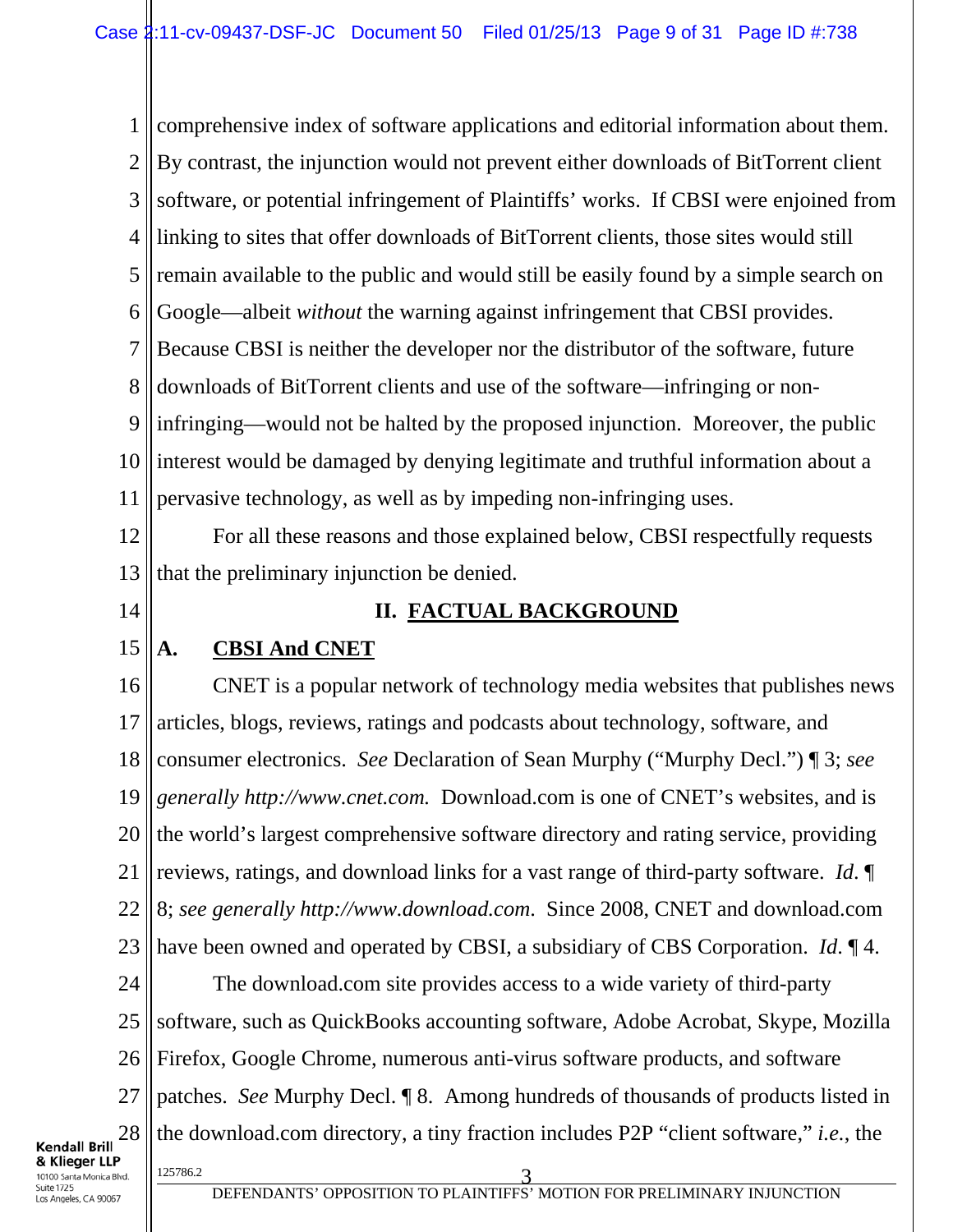1 2 3 4 software that can be used to install and join P2P file-sharing services such as BitTorrent (*www.bittorrent.com*). *Id*. ¶ 12. CBSI does not host P2P software on its websites; rather it provides links to third-party sites where such software can be downloaded. Murphy Decl. ¶ 15.

5 CBSI receives no "pay-per-download" for P2P software—*i.e.,* no compensation

6 from its users' clicking on hyperlinks that connect to sites where downloads are

7 available, nor any compensation if a download is completed at those sites. *Id*. ¶ 16.

8 Nor does CBSI receive any compensation from use of the software after it is

9 downloaded. *Id*. In fact, CBSI has no knowledge if the software is actually

10 installed, much less whether or how any particular copy has been used. *Id*.

11 12 CBSI notifies users that P2P software is not available directly from CNET. Murphy Decl. ¶ 19. These pages also warn anyone clicking on a link to P2P

13 software against using it for purposes of copyright infringement:

| 14              | CNET Editors' note: You will be taken to a third-party site<br>to complete your download. Using P2P and file-sharing |
|-----------------|----------------------------------------------------------------------------------------------------------------------|
| 15 <sup>1</sup> | software to distribute copyrighted material without<br>authorization is illegal in the United States and many other  |
| 16              | countries. CBS Interactive does not encourage or condone<br>the illegal duplication or distribution of copyrighted   |
| 17 <sup>1</sup> | content.                                                                                                             |

18 Murphy Decl.  $\P\P$  19, 20 & Exs. B, D, E (BitTorrent and uTorrent review pages).<sup>1</sup>

19 Use of these warnings is consistent with CBSI's strong stance against infringement.

20 *Id*. ¶¶ 19 & 22.

21

22 23 24 25 26 27 28 <u>1</u> <sup>1</sup> Plaintiffs misinterpret a metric on the Download.com website to allege that there have been 19 million downloads of uTorrent through CNET (allegedly about 11% of the uTorrent user base). Mot. at 9:12. This figure represents only the number of people who clicked on a link to the uTorrent site on download.com. Murphy Decl.  $\P$  26. Once users reached the uTorrent site (after first viewing CBSI's intervening warning against infringing use), they have no obligation (1) to proceed to download the uTorrent client software; (2) to install it; (3) to join the network; and (4) to make use of it. *Id*. The number of actual uTorrent users who began from a link at download.com is thus likely to be *far* smaller than the number of users clicking the initial link. *See* Murphy Decl. ¶ 26.

#### **Kendall Brill** & Klieger LLP 10100 Santa Monica Blvd. Suite 1725

Los Angeles, CA 90067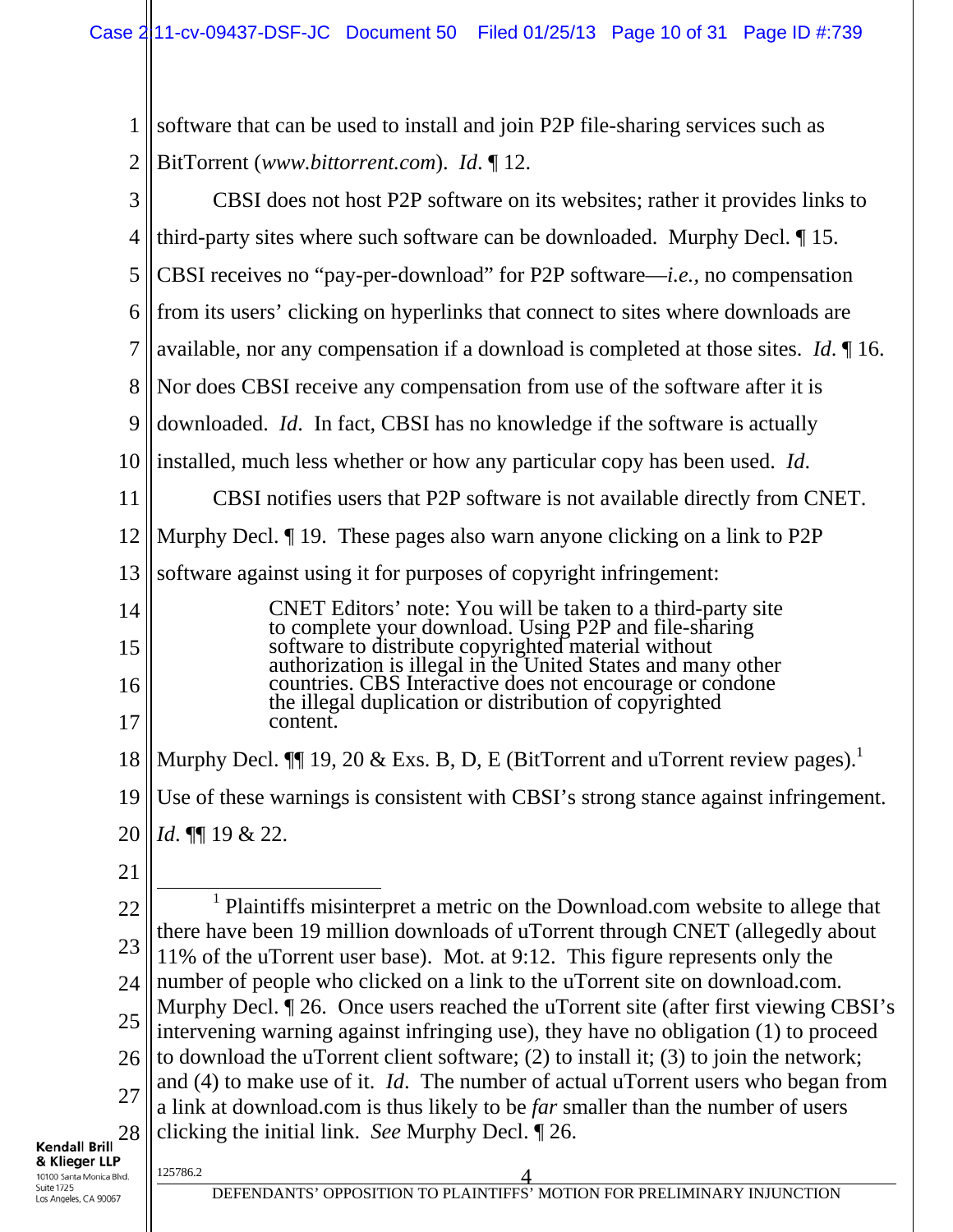1 2 3 4 5 6 7 8 Users seeking BitTorrent software for their computer can find the software just as easily through links provided by search engines such as Google or Bing as through the links provided by CBSI. Declaration of Leana Golubchik, Ph.D. ("Golubchik Decl.") ¶ 51 & Ex. 10. An end-user who searches for "uTorrent" will receive a link to download the client prominently displayed in the Google or Bing search results. If a user clicks on the link to download, however, she typically will not see a warning discouraging copyright infringement like she would if using download.com's directory service. *Id*.

9 10 11 12 13 14 15 16 17 18 19 20 21 22 23 It is CBSI's policy that copyrighted works may not be used without permission for testing or reviewing any software product. Murphy Decl. ¶ 21. For example, the Motion makes much of the depiction of songs by the bands Nine Inch Nails and Lovedrug during a CNET video demonstration of torrent software, Mot. at 14; however, these songs were in fact released under a Creative Commons license authorizing free download on the Internet using P2P software. Declaration of Glenn Reinman, Ph.D. ("Reinman Decl.") ¶¶ 25-27 & Exs. 12-13. CBSI's use of these songs as demonstration vehicles did not constitute or encourage infringement. The expressed intent of these artists (and others who release content in this manner) was to facilitate and encourage Internet users' sharing to promote their work. *Id*. CBSI also has a policy of removing reviews that it deems obscene, offensive, unlawful, or that are the subject of complaints that in CBSI's judgment warrant such a response. Murphy Decl.  $\llbracket 24$ . CBSI is committed to respecting and protecting copyrights, and will continue to discourage infringement while carrying out its primary mission, which is to provide accurate and useful information about technology. *Id*. ¶ 22.

24

### **B. BitTorrent Technology**

25 26 27 P2P software refers to software that allows transfer of data directly between users' computers across the network rather than from an originating server to a user. Golubchik Decl. ¶¶ 21-28 & Diag. 6. It encompasses many species, from Skype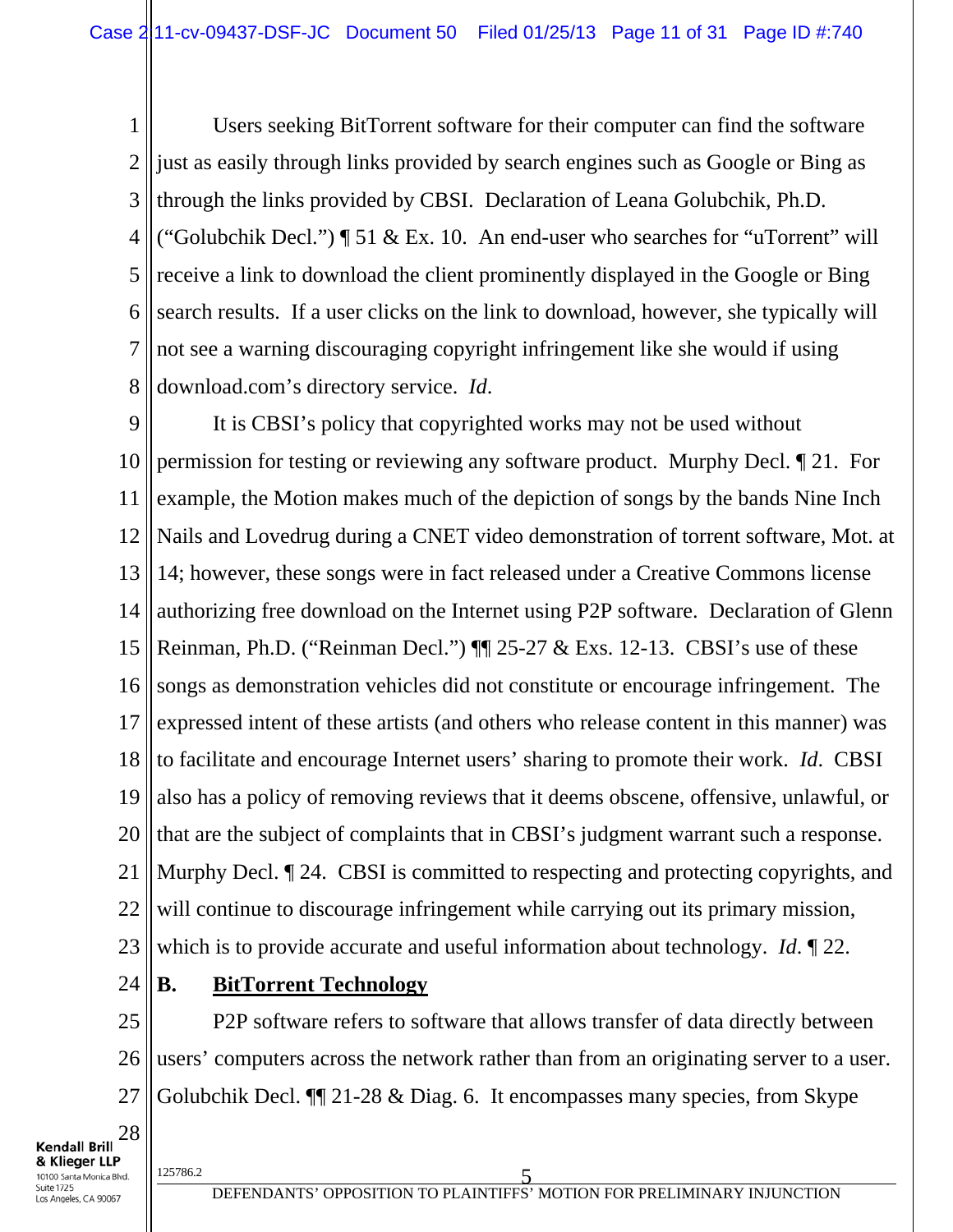1 2 telephony to Google video sharing, and includes BitTorrent software as one variation.

3 4 5 6 7 8 9 10 11 BitTorrent, developed in 2001, is not a single software application but rather a protocol, or set of common rules and instructions, used to transfer data between computers. For efficiency, speed, and reliability, the BitTorrent protocol was a major improvement over prior P2P applications. Golubchik Decl. ¶¶ 36-44. Prior P2P applications shared files via a 1:1 connection between two computers. If a user wanted to download a file, the user's computer would find a copy located on another computer and download it from that computer only. *Id*. ¶ 23. BitTorrent, by contrast, allows a user to download a single file by receiving pieces of it from multiple computers at the same time. *Id*. ¶¶ 36-41 & Diag. 8.

12 13 14 15 16 17 18 19 Drawing from multiple sources gives BitTorrent technological advantages. First, delivery from multiple simultaneous sources provides faster downloads. Golubchik Decl. ¶ 41. Second, BitTorrent provides a more stable and robust mechanism for ensuring successful transfers: if one of the sources becomes unavailable, the user can continue downloading the file successfully by using other sources online. *Id*. ¶¶ 39-40. Third, BitTorrent is more efficient and reduces traffic on the Internet, as it enables the user to obtain the file from sources that are geographically closest. *Id*. ¶¶ 38 & 44; Reinman Decl. ¶¶ 10-12.

20 21 22 23 24 25 26 27 28  $\frac{125786.2}{6}$ BitTorrent is not limited to any particular file type (such as audio or video files). This gives it many significant non-infringing uses—above and beyond the artists who have chosen to release works for free distribution. Reinman Decl. ¶¶ 17- 27. Among the many non-profit organizations that use BitTorrent for the distribution of educational content, the TED Conferences make their talks available using BitTorrent, enabling distribution around the world at a low cost and to audiences where censorship restrictions might otherwise hinder dissemination. *Id*. ¶¶ 14-16 & 24. Universities such as Stanford distribute online courses using BitTorrent for similar reasons. *Id*. ¶ 23. BitTorrent is critical to the distribution of

**Kendall Brill** & Klieger LLP 10100 Santa Monica Blvd. Suite 1725 os Angeles, CA 90067

DEFENDANTS' OPPOSITION TO PLAINTIFFS' MOTION FOR PRELIMINARY INJUNCTION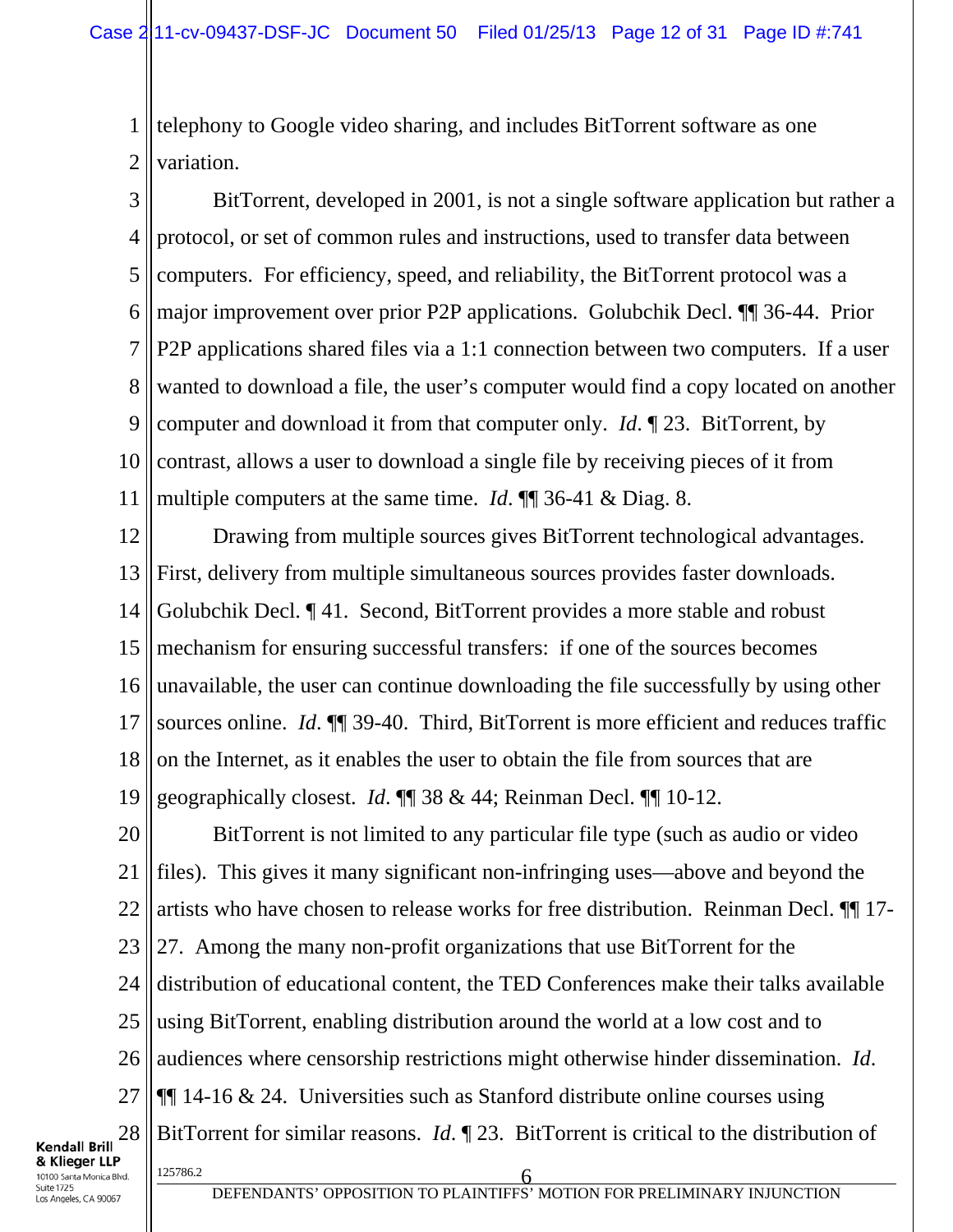1 2 3 4 large, pervasively used open-source software applications such as Linux and Apache. *Id*. ¶¶ 17-18. It is the means of choice to distribute software patches to millions of users. *Id. ¶* 22. Academic researchers use BitTorrent to distribute large datasets including seismic data and gene sequences. *Id*. ¶¶ 19-21.

5 6 7 8 9 10 11 12 To utilize BitTorrent for any of these purposes, a user must download a client application that operates on the BitTorrent protocol, such as uTorrent or Vuze. The client, however, does not include any content. It allows the user to then download "torrents," which are files that find and download particular identified content (*e.g*., a software patch) from multiple users of the protocol. Golubchik Decl. ¶ 48. Torrents can be found at various sites on the Internet, including websites operated by Stanford or Nine Inch Nails (that offer their own content) (Reinman Decl. ¶¶ 23 & 26), or by aggregators of torrents including content created by others.

13 14 15 16 17 18 19 CBSI is far from the only source of information on BitTorrent technology. A search on Google turns up numerous sites providing information on how to use BitTorrent and links to download it. Golubchik Decl. ¶ 51 & Ex. 10. Wikipedia contains a detailed description of BitTorrent alongside links to download BitTorrent clients. Reinman Decl. ¶ 37 & Ex.18. Articles on NYTimes.com describe in detail the mechanics of Internet piracy and provide links to websites where BitTorrent applications can be downloaded by the public. Golubchik Decl.  $\parallel$  50 & Ex. 9.

20

### **C. The Plaintiffs And The Works At Issue**

21 22 23 24 25 26 27 28 125786.2 7 Plaintiffs are roughly four dozen musicians and two music companies. The Motion, however, concerns only two of these Plaintiffs, Jalil Hutchins and Douglas Davis, and mentions 24 musical works, two of which Plaintiffs have since "dropp[ed]," and only six of which are listed in the AO121 schedule defining the works at issue in this lawsuit. Berger Decl.  $\P$  2-6 & Exs. 1-2. Hutchins and Davis were involved in the creation of these works, but the Motion includes no evidence that they own the recordings, compositions or copyrights in them. On the contrary, the only "proof" of ownership Plaintiffs submitted—printouts from the Copyright

**Kendall Brill** & Klieger LLP 10100 Santa Monica Blvd. Suite 1725 os Angeles, CA 90067

DEFENDANTS' OPPOSITION TO PLAINTIFFS' MOTION FOR PRELIMINARY INJUNCTION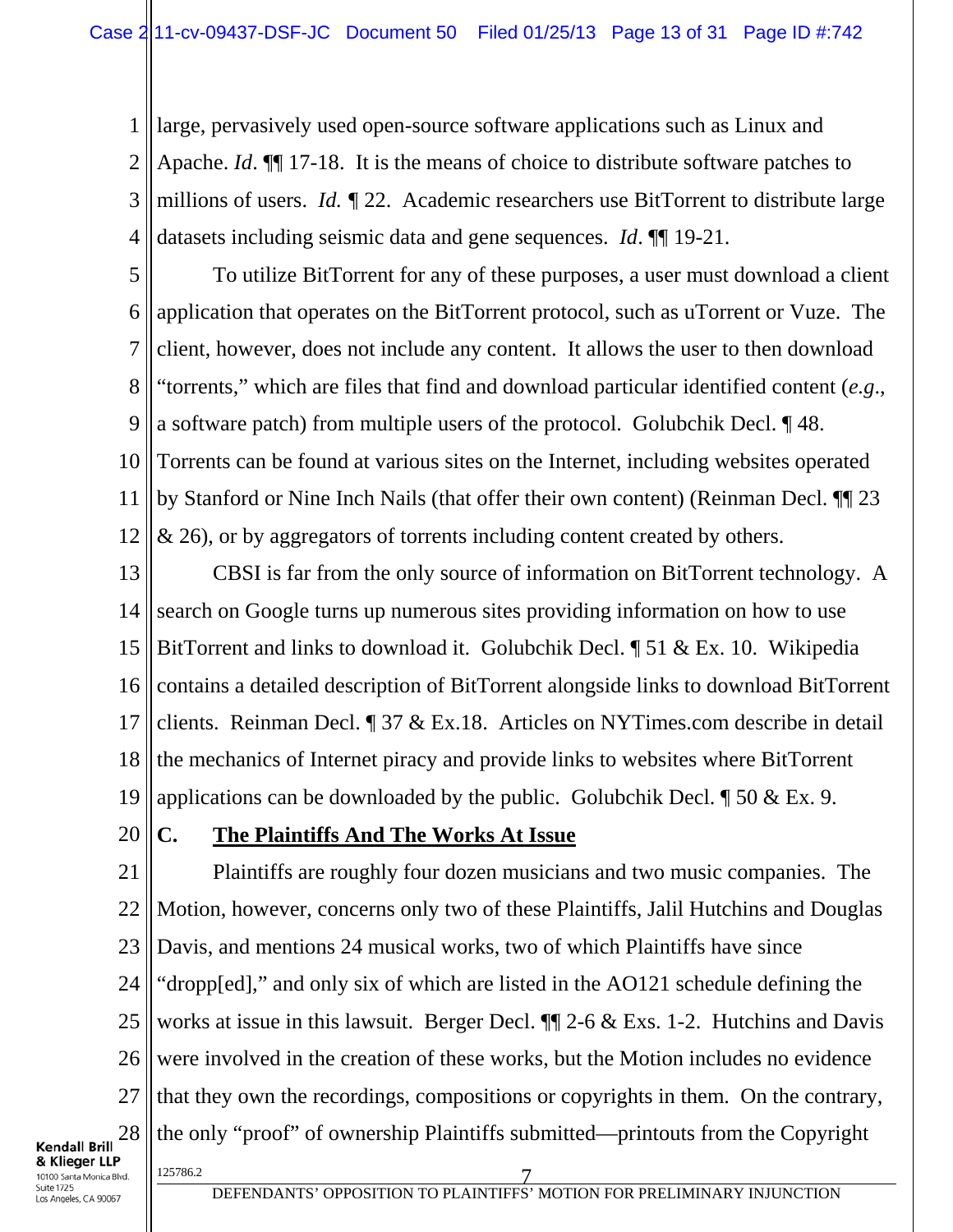1 2 3 Office's website rather than the official certificates of registration—identifies third parties as the copyright owners. Declaration of Christian Anstett (Dkt. No. 42-2) ("Anstett Decl.") Exs. AA  $\&$  BB. $^{2}$ 

4 5 6 7 8 9 10 11 12 13 14 The Motion also does not set forth any evidence showing direct infringement of these songs in any way connected to CBSI. The screenshots of the PirateBay (a search engine for torrent files) that Plaintiffs include as ostensible (though unreliable hearsay) evidence that their songs are available via torrents do not indicate that the media files were created, posted, or downloaded by anyone affiliated with CBSI, using a BitTorrent client found through CBSI, or even using a *type* of BitTorrent client that CBSI lists. *See* Reinman Decl. ¶¶ 30-35 & Ex. 15. Plaintiffs point to no reference to any of Plaintiffs, or any of their works, on any CBSI website, at any time. *See*, *e.g.*, Anstett Decl. Ex. E*.* CBSI is unaware of any such references in any CNET or download.com article, product review or listing related to file-sharing technology. Murphy Decl. ¶ 25*.*

15 16 17 18 19 20 21 22 23 24 25 26 27 28 2  $2$  After the Motion was filed, Plaintiffs produced a handful of further documents that do not come close to showing that Hutchins and Davis own the copyrights in any of the works at issue. Plaintiffs averred that their production concerning the issue of ownership was complete for purposes of this motion. Berger Decl. ¶ 10 & Ex. 4. Neither their Motion nor the later production includes the copyright registration certificates for any of the works. *Id*. ¶ 11. As to the Hutchins works, Plaintiffs merely produced search results from what appears to be an ASCAP database, which contains double hearsay listing Hutchins as the writer and/or performer of certain works. These documents say nothing about legal or beneficial ownership of the copyright. *Id*. ¶ 18. Plaintiffs also produced a copyright office printout for the title ("Whodini's Haunted House"), which Mr. Hutchins apparently registered after the Complaint in this action was filed. This title is not among the works at issue in the Motion. Nor is it listed on Plaintiffs' Form AO-121. *Id*. ¶ 17. For the Davis works, Plaintiffs produced an unauthenticated document that purports to be an "exhibit" to an agreement that references (but does not include) a purported assignment to Davis of rights, "if any," the assignor held in the song "The Show." *Id*. **[14.** But Plaintiffs did not produce other necessary chain-of-title documents for that work. Plaintiffs also produced a 1991 "business certificate" that also does not substantiate his legal or beneficial ownership. *Id*. ¶ 15. None of these materials cures Plaintiffs' deficient showing regarding standing.

**Kendall Brill** & Klieger LLP 10100 Santa Monica Blvd.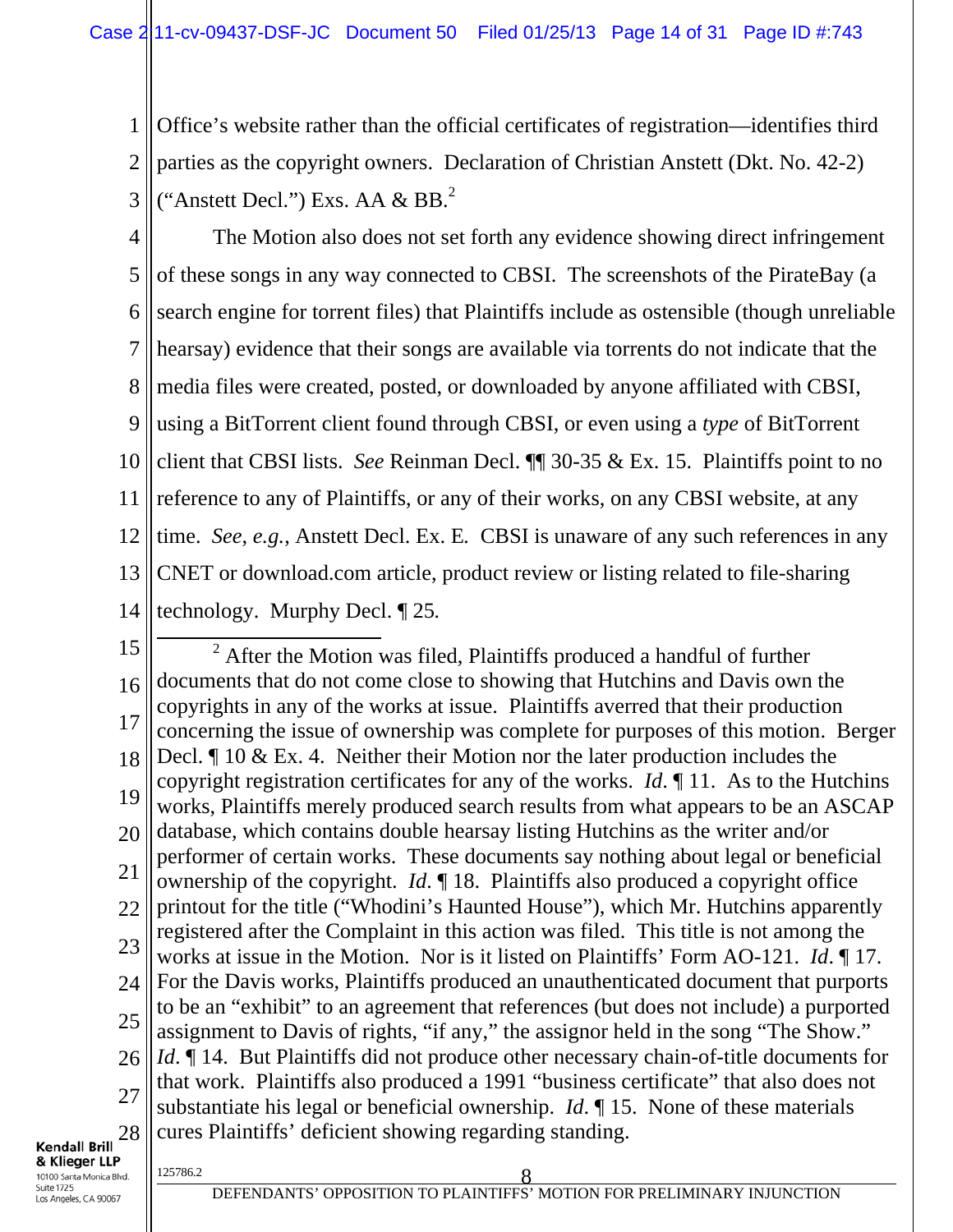1 2 3 4 5 6 7 Plaintiffs claim that torrent files of their songs have been available online since 2008. Anstett Decl. ¶ 8 & Ex. E. Yet by their own admission, Plaintiffs have not acted to protect the works from copying. Indeed, all of the 24 works identified in the Motion are available for free on YouTube and have been for at least a year (90% have been available at least three years). Reinman Decl. ¶ 28. There is no evidence that Plaintiffs have sent any takedown notices to YouTube. Berger Decl. ¶ 19-20, Exs. 6-7.

8

### **III. PROCEDURAL BACKGROUND**

9 10 11 12 13 14 Plaintiffs filed a first lawsuit against CBSI on May 3, 2011 and voluntarily dismissed it on July 4, 2011. *David, et al. v. CBS Interactive Inc., et al.*, 11-cv-03807-DSF-JC (Dkt. Nos. 1, 11) (C.D. Cal.)). On November 14, 2011, Plaintiffs filed this second lawsuit against CBSI. $3$  Dkt No. 1. The Complaint cites BitTorrent technology dozens of times, *id.*, including references to CNET reviews as early as 2001—at variance with Plaintiffs' contention that their long delay in moving for an

15

16 17 18 19 20 21 22 23 24 25 26 27 28  $\frac{3}{3}$ <sup>3</sup> Both cases were initiated by Alkiviades David, a self-styled "billionaire media mogul," "movie actor," Hellenic Coca-Cola bottling heir, and the owner of FilmOn.com. Berger Decl.  $\P$  21-23 & Exs. 7-9. The filing of the cases against CBSI appears to be a response to a copyright infringement lawsuit filed in 2010 by CBS Broadcasting Inc. and the other major television networks against Mr. David's FilmOn.com service in connection with the unauthorized streaming of their copyrighted programming over the Internet. *CBS Broadcasting Inc., et al. v. Filmon.com, Inc.*, 10-CV-7532-NRB (Dkt. No. 1) (S.D.N.Y. Filed Oct. 1, 2010). On November 22, 2010, District Judge Naomi Buchwald granted a temporary restraining order, enjoining the FilmOn.com service. *Id*. Ex. 9. Thereafter, the court entered a Stipulated Consent Judgment against FilmOn.com. Another lawsuit involving major broadcasters and Mr. David's companies, *NBCUniversal Media LLC, et al. v. Aereokiller LLC, et al.*, (C.D. Cal. Case No. 2:12-cv-06950-GW-JC), is currently pending before Judge Wu of this Court. The broadcasters sought a preliminary injunction against Mr. David's companies on November 8, 2012, which has since been granted. *Id*. Ex. 8. One day later, on November 9, 2012, Plaintiffs here—represented by the same firm that continues to represent Mr. David's companies in the *Aereokiller* action—filed their preliminary injunction motion in apparent retaliation. *Id*. (*Aereokiller* docket sheet).

**Kendall Brill** & Klieger LLP 10100 Santa Monica Blvd. Suite 1725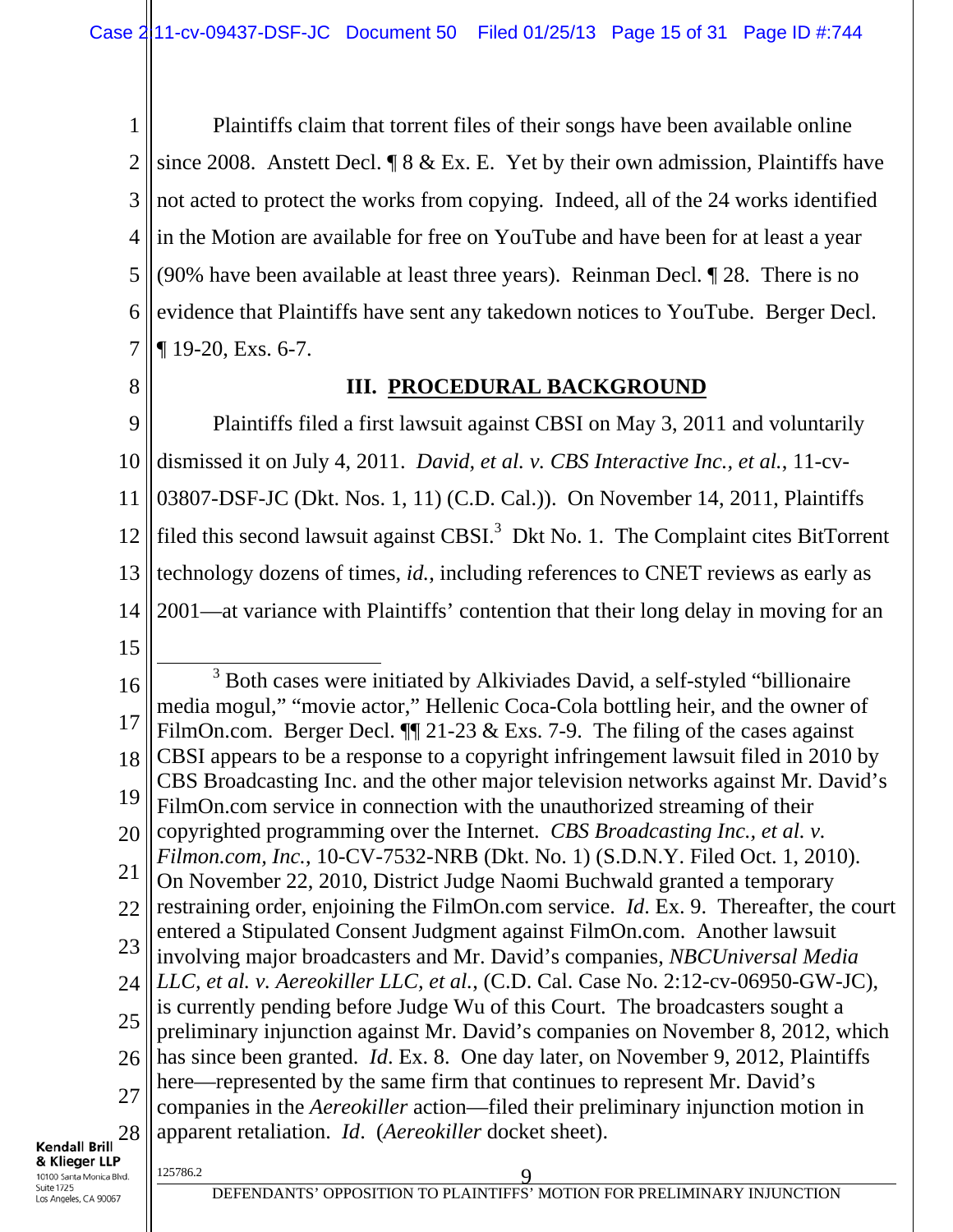1 2 3 injunction results from a "rapidly changing technological landscape." Mot. 17 n.5. On July 13, 2012, the Court dismissed without leave to amend Plaintiffs' claims for vicarious and contributory copyright infringement. Dkt No. 28.

4 5 6 7 8 On November 9, 2012, without ever having raised the prospect of interim relief at any point in the CMC process (*see* Dkt. No. 35), Plaintiffs filed their current Motion. Dkt. No. 42. The arguments in the Motion focus on BitTorrent technology, but the injunction extends more broadly and as to both BitTorrent and other technology seeks to restrain an enormous range of lawful expression and conduct.<sup>4</sup>

#### 9

#### **IV. ARGUMENT**

#### 10 11 **A. Plaintiffs Have The Burden Of Establishing All Factors Necessary For Preliminary Injunctive Relief**

12 13 14 15 16 17 18 19 20 21 22 23 "[I]njunctive relief [is] an extraordinary remedy that may only be awarded upon a clear showing." *Winter v. Natural Res. Def. Council, Inc.*, 555 U.S. 7, 22, 129 S. Ct. 365, 375-76 (2008). A plaintiff "must establish [1] that he is likely to succeed on the merits, [2] that he is likely to suffer irreparable harm in the absence of preliminary relief, [3] that the balance of equities tips in his favor, *and* [4] that an injunction is in the public interest." *Id.* at 374. Plaintiffs are mistaken in relying on a pre*-Winter* standard providing that a "possibility" of irreparable harm or "serious questions" on the merits could be sufficient. Mot. at 16:3-22 (citing *Cadence Design Systems, Inc. v. Avant! Corp.*, 125 F. 3d 824, 827 (9th Cir. 1997)). Such cases are "no longer controlling, or even viable." *American Trucking Assocs, Inc. v. City of Los Angeles*, 559 F.3d 1046, 1052 (9th Cir. 2009); *see also Alliance for Wild* 

24

25 26 27 28 4  $4$  The Motion seeks to enjoin CBSI from three categories of activity: (1) directly or indirectly enabling, facilitating, permitting, and assisting downloading P2P software based on BitTorrent; (2) linking or hosting BitTorrent software; and (3) encouraging or inducing the infringement of copyrighted works through P2P software generally. Proposed Order at 2:4-18.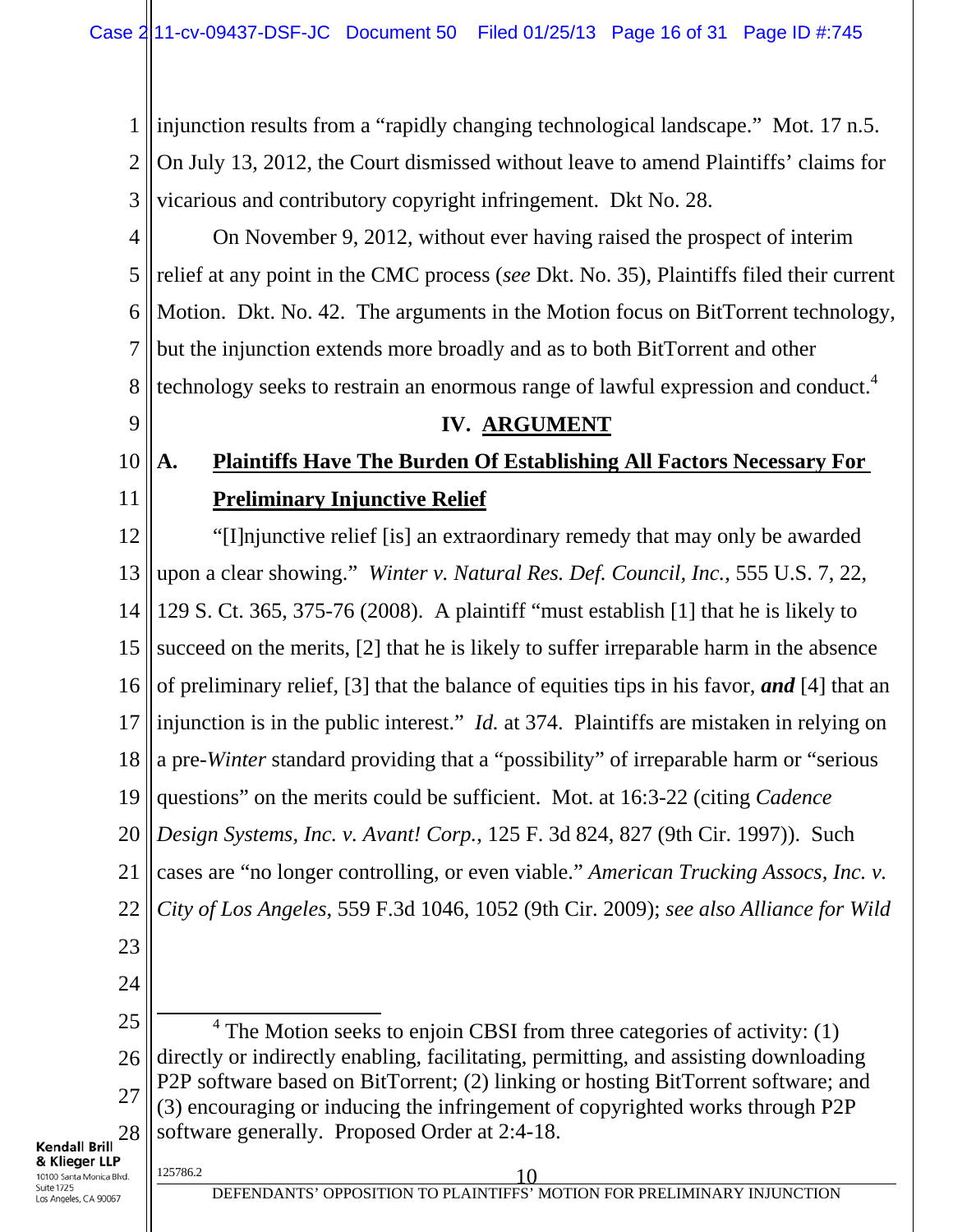1 2 *Rockies v. Cottrell*, 622 F.3d 1045, 1052 (9th Cir. 2010) (requiring proof of all four *Winters* prongs).<sup>5</sup>

3

4

# **1. Elements Required For Liability**

**B. Plaintiffs Are Unlikely To Succeed On The Merits**

5 6 7 8 9 10 11 12 As shown below, to establish a claim of copyright infringement based on an inducement theory, Plaintiffs must show, at a minimum: (1) they own the works at issue; (2) those works have been directly infringed; (3) in the United States; (4) by users of CBSI's website and BitTorrent technology obtained therefrom; (5) that CBSI distributed a device with the object of promoting its use to infringe copyright including (a) the intent to bring about infringement; (b) knowledge of the existence of the work that is infringed; and (c) knowledge that the induced acts constitute infringement. Plaintiffs fail at every step.

13

14

## **2. Plaintiffs Have Not Shown Likely Success On Proving Liability (a) Plaintiffs have not shown ownership of the works.**

15 16 17 18 19 20 21 Plaintiffs assert that they own the copyrights in the songs listed in the Motion, Mot. at 17, but 18 of them are not included in Plaintiffs' Form AO 121 and are not properly in the lawsuit. Berger Decl.  $\P$  2-6 & Exs. 1-2; Dkt. No. 35 (designating Oct. 30, 2012 as the last day to amend pleadings); *Peker v. Fader*, 164 Fed. Appx. 49, 2006 WL 172204 (2d Cir. Jan. 24, 2006) (affirming denial of motion for leave to correct Form AO 121). Plaintiffs cannot seek relief as to works not part of the action. C.D. Cal. L.R. 3-1 (AO 121 requirement).

22

23 24 25 26 27 28  $\frac{1}{5}$ <sup>5</sup> Intellectual property cases are subject to the same showing. *Flexible Lifeline Sys. v. Precision Lift*, 654 F.3d. 989, 998 (9th Cir. 2011) (no presumption of irreparable harm; vacating injunction); *Perfect 10, Inc. v. Google, Inc.*, 653 F.3d 976, 979 (9th Cir. 2011) (plaintiff "must establish . . . . each of these four factors"). The Supreme Court has "consistently rejected invitations to replace traditional equitable considerations with a rule that an injunction automatically follows a determination that a copyright has been infringed." *eBay Inc. v. MercExchange, LLC*, 547 U.S. 388, 392-93, 126 S. Ct. 1837 (2006).

#### **Kendall Brill** & Klieger LLP 10100 Santa Monica Blvd. Suite 1725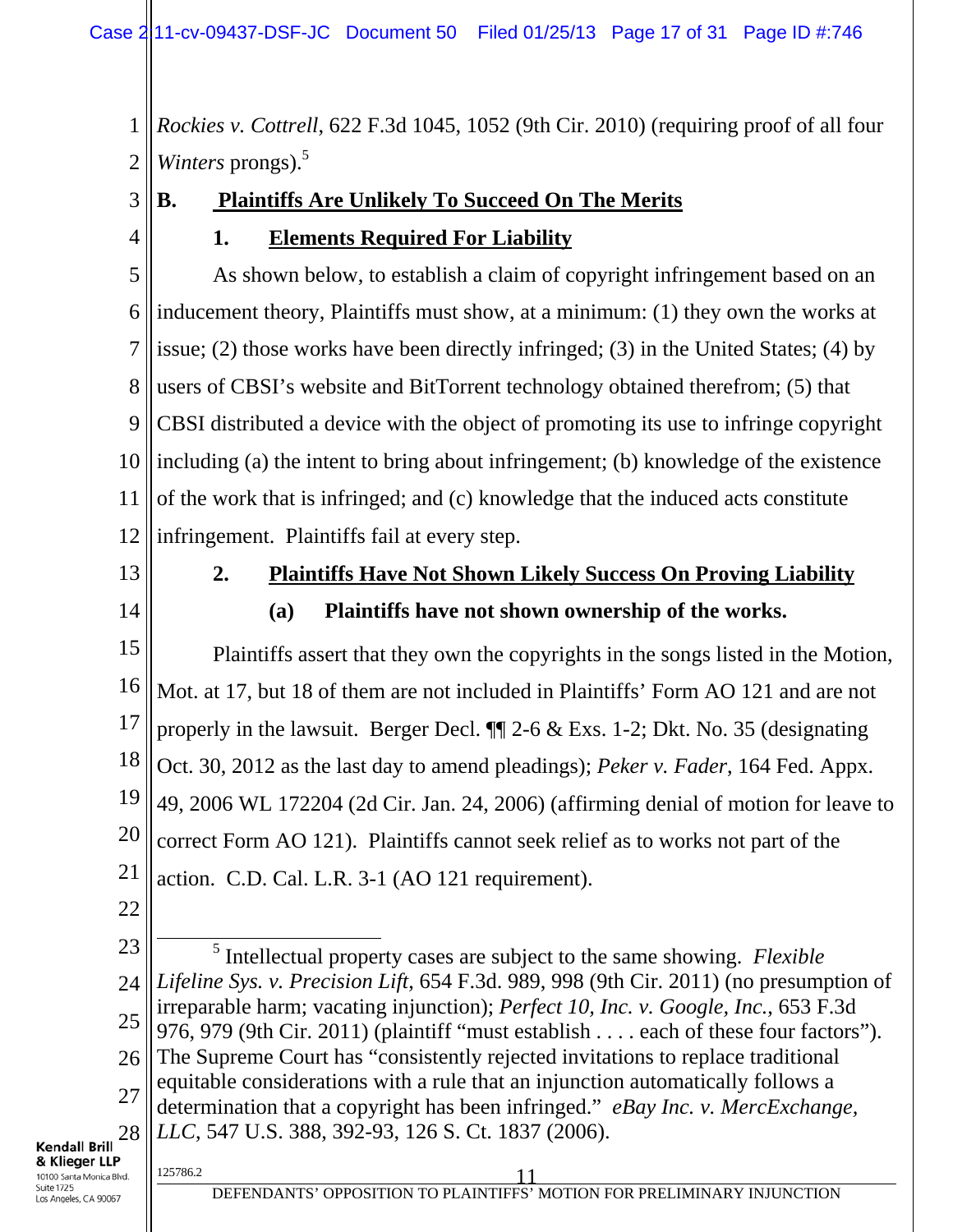1 2 3 4 5 6 As to the works that are at issue, the documents submitted with the Motion actually *refute* Plaintiffs' claim of ownership, identifying third parties as copyright claimants. 6 Anstett Decl. Exs. AA & BB. Documents belatedly produced in discovery are equally unavailing: as explained above, n. 2, these unauthenticated and untimely documents<sup>7</sup> fail to establish that Plaintiffs are the legal or beneficial owner of any copyright for any of the works they chose to put at issue in the Motion.

7 8 9 10 11 12 Plaintiffs' grossly deficient ownership evidence bars their Motion at the outset as ownership is an indispensible element of their claims. 17 U.S.C. § 501(b) (copyright plaintiff must be "legal or beneficial owner"); *Silvers v. Sony Pictures Ent., Inc.*, 402 F.3d 881, 884 (9th Cir. 2005) (ownership is essential for standing); *Universal Surface Tech., Inc. v. Sae-A Trading Am. Corp.*, 2011 WL 281020 (C.D. Cal. Jan. 26, 2011) (dismissal based on inadequate ownership allegations).

## 13 14

## **(b) Plaintiffs submitted no reliable evidence of direct infringement of their works, let alone direct infringement connected to CBSI.**

15 16 17 18 19 Plaintiffs also bear the burden of demonstrating likely success in proving direct infringement induced by CBSI. *Grokster*, 545 U.S. 940-41 ("inducement theory . . . requires evidence of actual infringement by recipients of the device, the software in this case"); *A&M Records, Inc. v. Napster, Inc.*, 239 F.3d 1004, 1013 n.2 (9th Cir. 2001) ("Secondary liability . . . does not exist in the absence of direct

20

21 22 23 24 25 26 27  $\overline{6}$  While a certificate of copyright registration may create a presumption of the validity of the copyright and the facts stated therein (*see* 17 U.S.C. § 410), that presumption is useless here. The actual certificates are not before the Court, only printouts from the Copyright Office's website which are not entitled to this presumption and have been held insufficient by at least one court to carry a plaintiff's burden on a motion for preliminary injunction. *Poon v. Roomorama*, *LLC*, 2009 WL 3762115 (S.D.N.Y. Nov. 10, 2009). Further, these printouts suggest the "facts stated" in the certificate are that someone other than Plaintiffs owns those copyrights. That would, of course, do Plaintiffs no good. 7 The documents should not be permitted on Reply. *See* Fed. R. Civ. Proc.

28 **Kendall Brill** & Klieger LLP 10100 Santa Monica Blvd. Suite 1725

Los Angeles, CA 90067

6(c)(2) ("Any affidavit supporting a motion must be served with the motion.").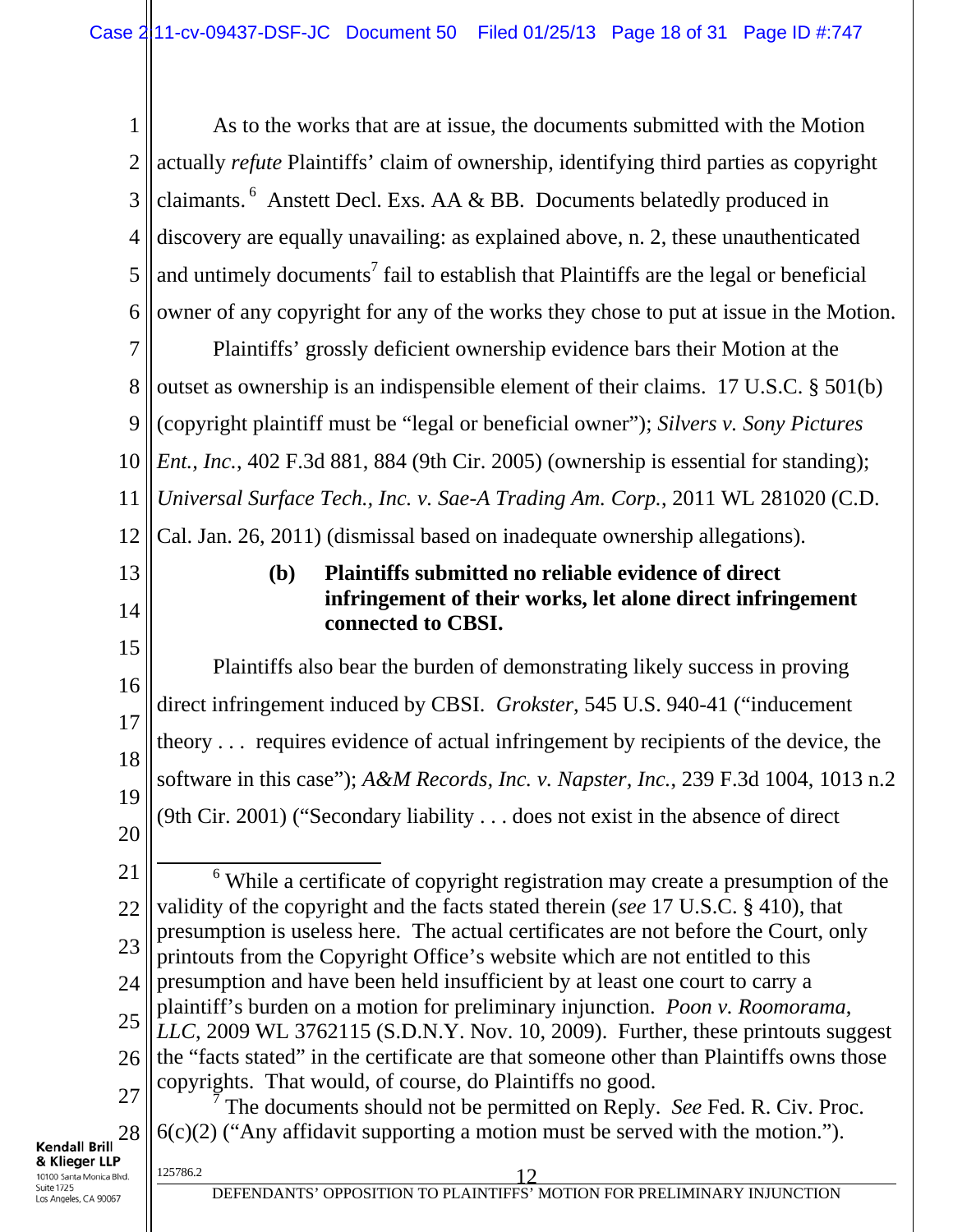1 2 3 infringement."). As *Grokster* held, one who induces infringement may be liable "for the *resulting acts* of infringement by third parties"—not for infringement the defendant did not cause. 545 U.S. at 937, 938 (emphasis added).<sup>8</sup>

4 5 6 7 8 9 To establish even a hypothetical nexus between any asserted direct infringement of Plaintiffs' work and CBSI would require, at a bare minimum, proof that the direct infringer downloaded the BitTorrent client after following a link from download.com, and then used that client to infringe within the United States,<sup>9</sup> and within the three year statute of limitations window. 17 U.S.C. § 507(b). Plaintiffs do not come close to meeting these requirements.

10 11 12 13 14 15 In the first place, Plaintiffs have provided no competent evidence that their works were actually infringed—only double and triple hearsay screenshots from PirateBay without establishing foundation, time period, or conduct in the United States. Anstett Decl. Ex. E; *cf.* Reinman Decl. ¶¶ 30-35 (explaining lack of reliability of Pirate Bay printouts). *Murphy v. I.N.S.*, 54 F.3d 605, 611 (9th Cir. 1995) (excluding double hearsay statements not subject to cross examination).<sup>10</sup>

16

17 18 8 *See also MDY Indus., LLC v. Blizzard Entm't, Inc*., 629 F.3d 928, 937 (9th Cir. 2011) (to establish direct infringement in the context of an inducement claim, plaintiff must demonstrate copyright ownership and a violation of one of its exclusive rights by the users of the defendant's products).

19 20 21 22 23 <sup>9</sup> *Subafilms, Ltd. v. MGM-Pathe Comms. Co.*, 24 F.3d 1088, 1094 (9th Cir. 1994) (For purposes of secondary liability, a "primary activity [direct infringement] is not actionable" if it occurs outside the United States.); 3 Melville B. Nimmer & David Nimmer, *Nimmer on Copyright* § 12.04[A][3][b] (2012) (For indirect infringement, an extraterritorial act of direct infringement "cannot serve as the basis for holding [a party] liable under the Copyright Act.").

24 25 26 27 28 125786.2 13  $10$  CBSI sought discovery regarding the basis of Plaintiffs' allegations of direct infringement, but, to date, Plaintiffs have provided no such evidence beyond pointing CBSI back to the PirateBay screenshots. *See* Berger Decl. ¶¶ 20, 24, Exs. 6 at 23:9-25 (RFP No. 30: "identify the alleged direct infringers of the works at issue.") & 10 at 6:19-25 (Interrogatory No. 2 Response: "Plaintiffs direct CBSI to pages 13-15, 21 of Plaintiffs motion for a preliminary injunction."). No further evidence of direct infringement is forthcoming; Plaintiffs stipulated they would not put in further evidence on this issue in connection with their Motion. *Id*. ¶ 25.

& Klieger LLP 10100 Santa Monica Blvd. Suite 1725 Los Angeles, CA 90067

**Kendall Brill**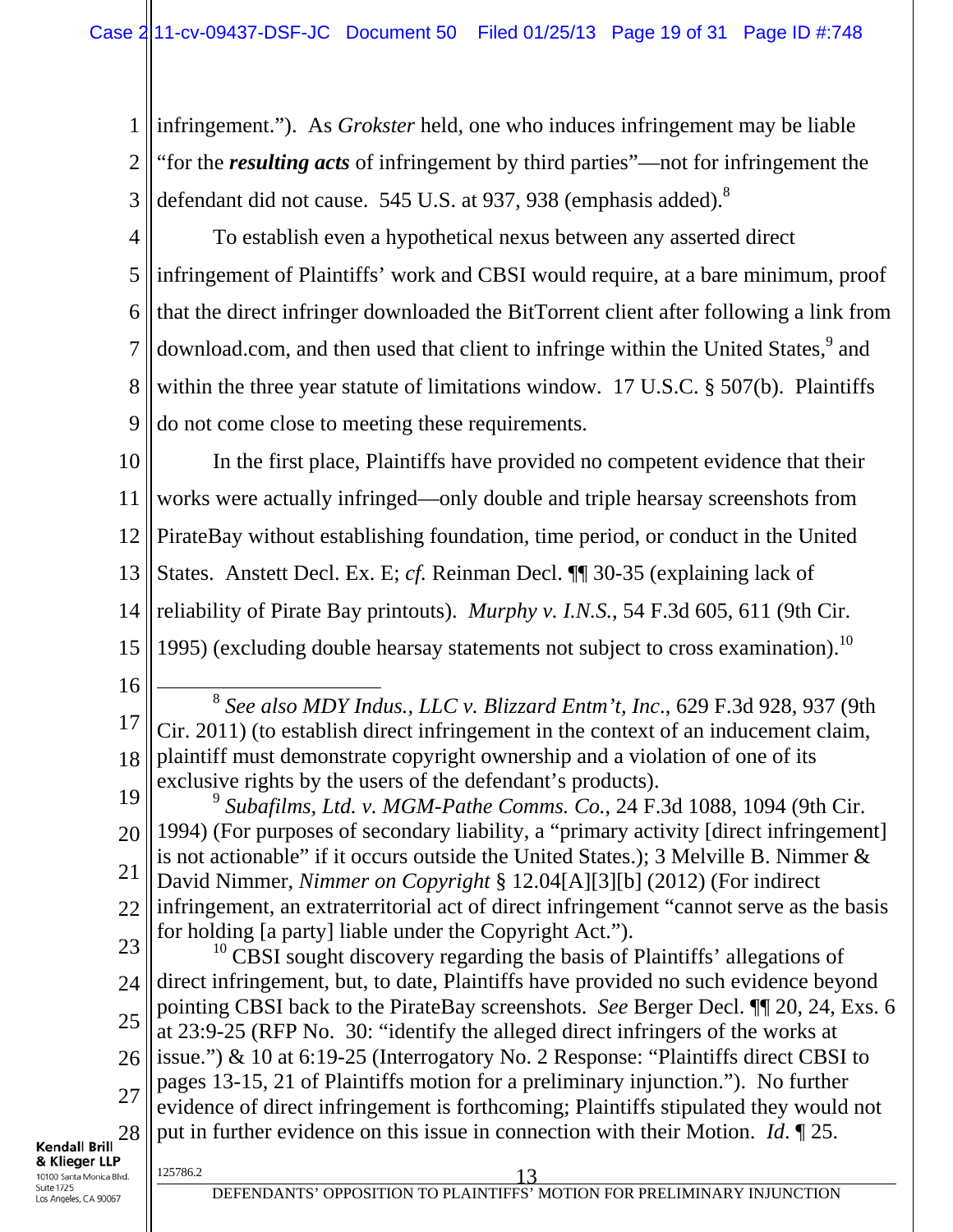1 2 3 4 5 6 7 8 9 Even if the PirateBay printouts were evidence that Plaintiffs' works were being infringed, the printouts do not purport to connect any alleged copying to CBSI, or to any BitTorrent client obtained through CBSI. Reinman Decl. ¶ 35 & Ex. 15. Given the wide availability of BitTorrent clients at other locations accessible by routine searches on any major search engine, the existence of a copied file simply does not support an inference that it was created with client software obtained after clicking on a CNET link. *Id*. *Grokster*'s express holding requires that the Plaintiffs prove that the direct infringement be a "resulting act" of CBSI's conduct.545 U.S. at 937. Plaintiffs do not even attempt to do so.

10

11

### **(c) Plaintiffs are not likely to establish that CBSI's object is to induce or profit from copyright infringement.**

12 13 14 15 16 17 18 *Grokster*'s inducement rule applies to "one who distributes a device with the object of promoting its use to infringe copyright" and "premises liability on purposeful culpable expression and conduct," which may give rise to an inference of such an objective. 545 U.S. at 937. Plaintiffs cannot prove that CBSI had such a wrongful intent here. None of the factors identified in *Grokster* as evidence of bad intent exists here, and CBSI's actual conduct—which was not in evidence on the prior motion to dismiss—belies any such intention here.

19

### (i) CBSI pursues an entirely lawful business model.

20 21 22 23 24 In *Grokster*, defendants' "business model . . . confirm[ed] that their principal object was use of their software to download copyrighted works." *Id*. at 926; *see id.*  at 940 (in context of entire record, "inference of unlawful intent" was clear). Just the opposite is true here. Plaintiffs cannot establish that CBSI's purpose was to "cause and profit from third-party acts of copyright infringement." *Id*. at 941.

25 26 27 28  $\frac{125786.2}{14}$ CBSI operates one of the leading global publishers of premium content on the Internet. Berger Decl. Ex. 26. CBSI has a laudable business goal of providing useful information about a huge array of ever-changing technology. Murphy Decl.  $\P$  $\parallel$  4-7 & Ex. A. The download.com site provides only a small portion of CBSI's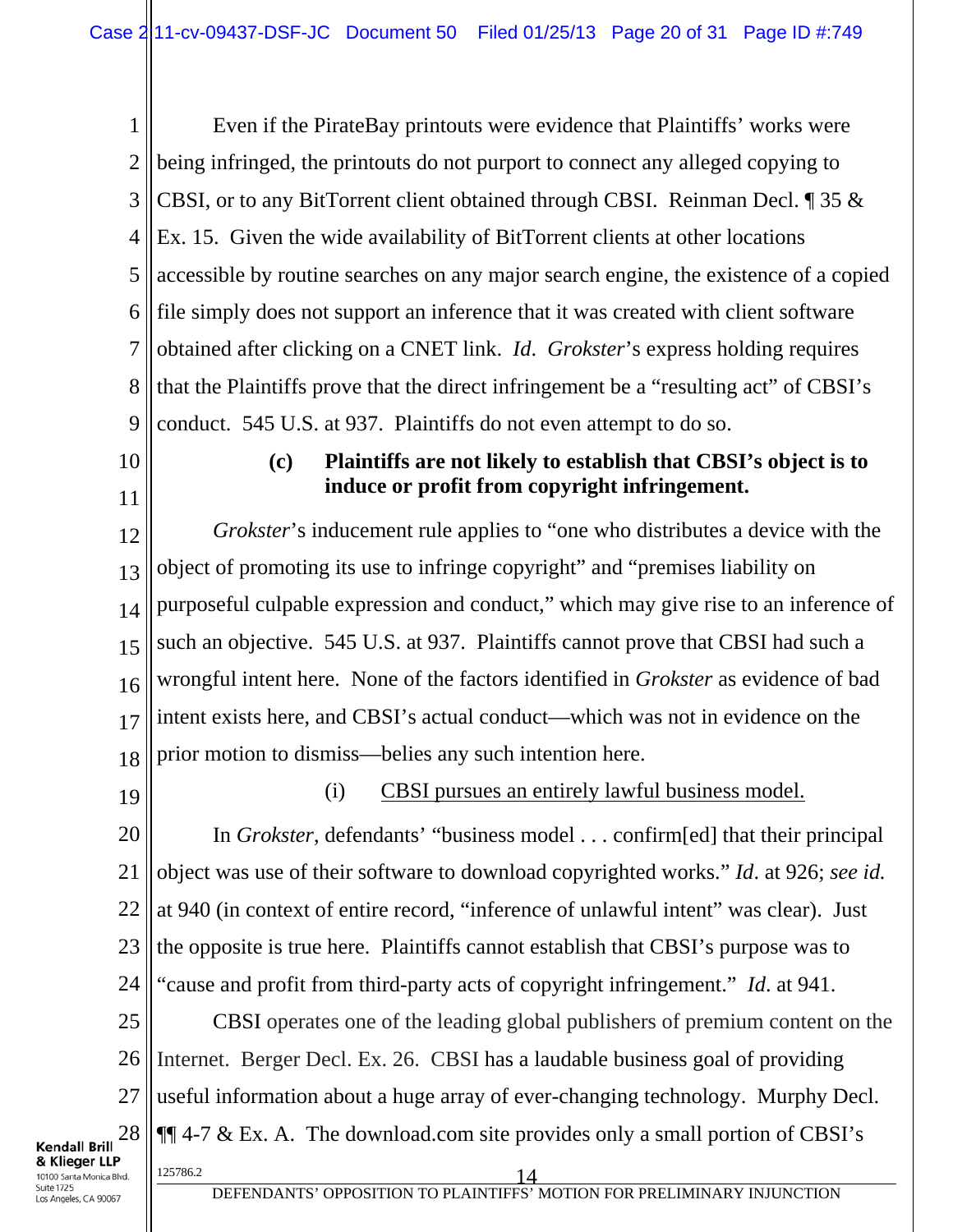1 2 3 4 5 6 7 8 offerings, the bulk of which provide editorial and entertainment content. *Id.*  Further, the download.com portion, in providing a catalog of third-party applications, serves an important purpose wholly unrelated to any intent to induce infringement: providing a comprehensive archive of available software applications. Golubchik Decl. ¶ 53. BitTorrent applications comprise a miniscule percentage of the applications available on download.com and do not rank in the top 20 applications viewed on that website. Murphy Decl. *¶* 12. Nor does CBSI receive any payment for links to, downloads of, or uses of BitTorrent clients. *Id. ¶* 16.

9 10 11 12 13 CBSI is owned by CBS Corporation, a mass media company that provides content across a variety of platforms to audiences around the world. CBSI is profoundly concerned with protecting content against infringement. Murphy Decl*. ¶* 22. Nothing about its business suggests an intent to encourage third parties otherwise.

- 14
- 15

### (ii) CBSI's editorial reviews of P2P software do not demonstrate a purpose to induce infringement.

16 17 18 19 20 21 22 23 As a second basis for inferring intent to induce, *Grokster* found that statements in that case relating to infringement raised questions of fact as to the defendants' objectives. *Grokster*, 545 U.S. at 925, 938 (reversing grant of summary judgment for defendants). As the Plaintiffs here put it, a "defendant's statements themselves are not the activity prohibited by the doctrine of inducement liability but are just evidence of the [alleged] culpable intent to induce infringement which is the underlying wrongful act." Dkt. No. 17 at 13. In context, however, CBSI's writings about BitTorrent technology provide no basis to infer a culpable intent.

24 25 26 27 28  $\frac{125786.2}{15}$ First, BitTorrent technology has a wide array of beneficial non-infringing uses, from the Human Genome Project to TED talks to Stanford engineering courses to ubiquitous software patches to free educational materials. Reinman Decl. ¶¶ 17- 27. Such technology has been embraced by academia and industry for its stability, flexibility, and efficiency in transferring large data files. *Id*. ¶¶ 9-16; Golubchik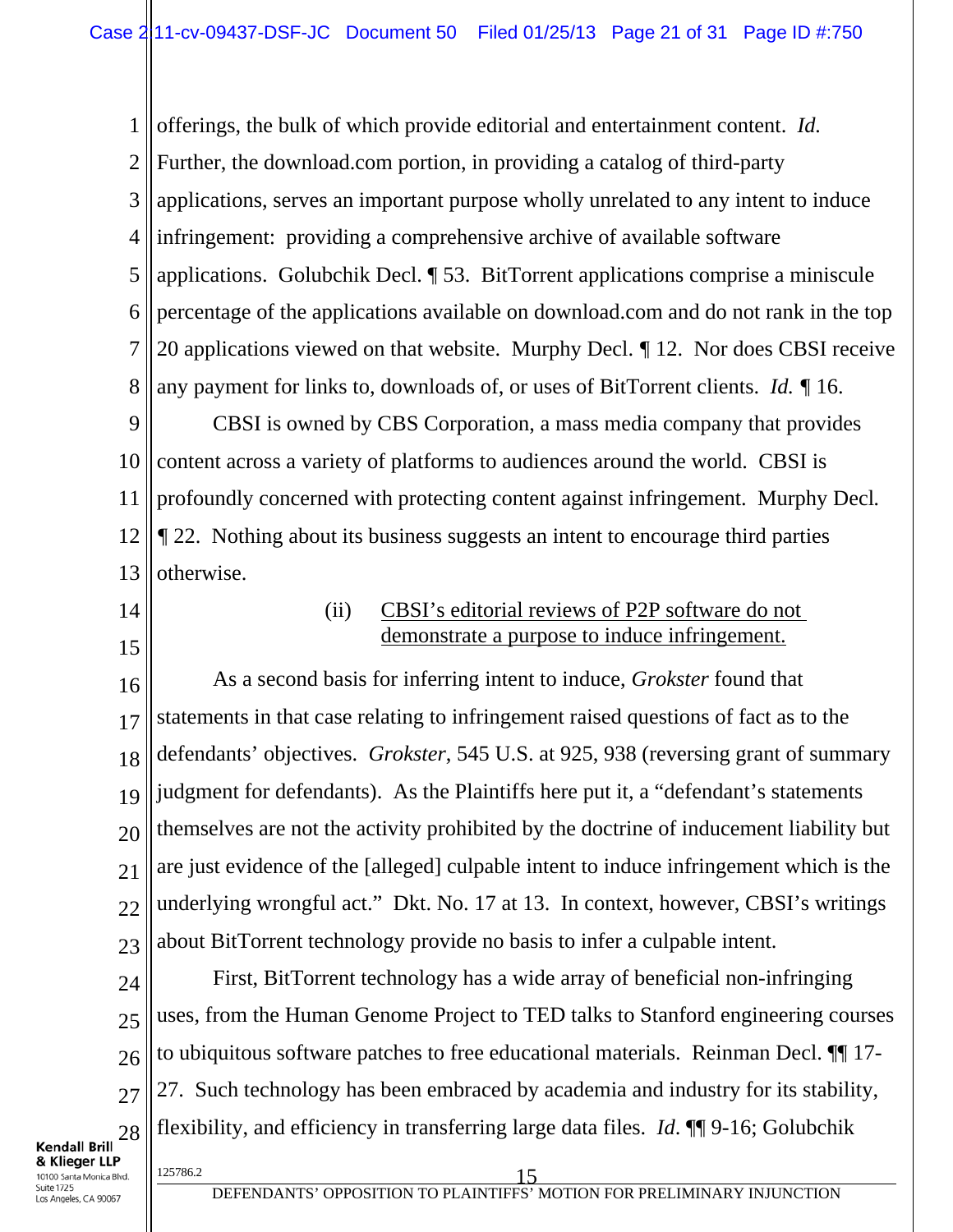1 2 3 4 5 6 ¶¶ 36-44. While Plaintiffs cast all references by CNET editors to BitTorrent's capacity to copy "large files" as an invitation for copyright infringement, Mot. at 10:24, such pervasive open source software as Apache and Linux, as well as massive research databases, refute Plaintiffs' insinuation that copying large files is nefarious by nature. Reinman Decl. ¶¶ 17-21. Truthful descriptions of BitTorrent and its capacity do not infer an intent to induce infringement.

7 8 9 10 11 12 13 14 15 16 17 18 To the contrary, CBSI actively discourages copyright infringement. It takes the affirmative step of warning users who click a link for a BitTorrent client that they are being transferred to a third-party website, that it can be unlawful to make copies without authority, and that they should not use the technology for purposes of infringement. Murphy Decl. ¶¶ 19-20 & Exs. B, D, & E. Moreover, CBSI policy forecloses the use of unauthorized works in demonstration of P2P software, thereby respecting copyright and avoiding any encouragement of infringement. *Id.* ¶ 21. Thus, in using works of Nine Inch Nails and Lovedrug in demonstrations, CBSI has used works subject to a Creative Commons license and authorized for redistribution. Reinman Decl. ¶¶ 25-27. Plaintiffs' condemnation of CBSI for using these licensed works (Mot. at 14:5-11) is thus deeply misleading. *Vernor v. Autodesk, Inc.*, 621 F.3d 1102, 1107 (9th Cir. 2010) (license negates claims of infringement.)

19 20 21 22 23 24 25 26 27 28  $\frac{125786.2}{16}$ As the crux of their argument, Plaintiffs point to seven articles (of tens of thousands published by CNET over the past two decades) to argue that CBSI's overriding purpose is to induce infringement. Mot. at 7-14. None supports Plaintiffs' claims. One article, titled "Download This Mr. Jones," discusses a popular music group's partnership with the BitTorrent client uTorrent to release an album via BitTorrent. Mot. at 10; Anstett Decl. Ex. M. Any suggestion that reporting on the distribution of authorized, *non*-*infringing* music through the BitTorrent protocol evidences intent to induce infringement is simply absurd. Moreover, the article ends with an admonition that CBSI "does not encourage or condone the illegal duplication or distribution of copyrighted content." *Id*.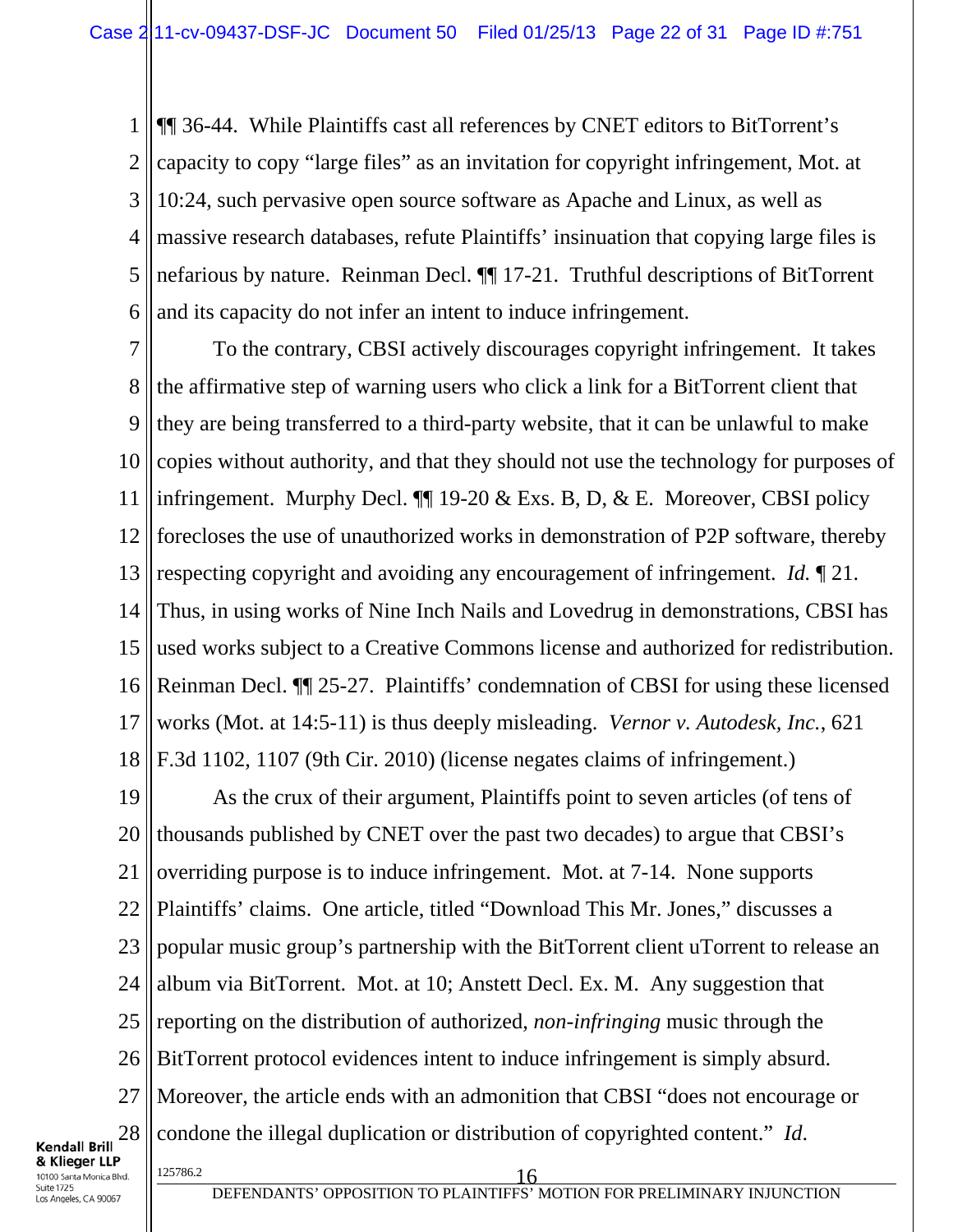1 2 3 4 5 6 7 8 Two other articles (one of them a video review) demonstrate non-infringing uses of BitTorrent for software files and music releases that the bands Lovedrug and Nine Inch Nails authorized for distribution through BitTorrent.<sup>11</sup> Mot. at 7-10; Anstett Decl. Exs. H, I, & Y. These reviews disprove Plaintiffs' false assumption that all copyrighted files available through BitTorrent necessarily infringe and that any reporting on BitTorrent therefore promotes infringement. To the contrary, if these reviews encourage use of BitTorrent at all, it is to download authorized, noninfringing files like Linux distributions and Creative Commons-licensed music.

9 10 11 12 13 14 15 16 Plaintiffs also contend that news reporting on the existence of piracy is evidence of intent to encourage piracy. Mot. at 10-11; Anstett Decl. Exs. O & V. These articles, however, do no more than acknowledge the reality that some content shared through P2P networks is unauthorized. *See Grokster*, 545 U.S. at 937 ("mere knowledge of infringing potential or of actual infringing uses would not be enough here to subject a distributor to liability"). The articles do not encourage piracy; instead, one article discusses means of combating it. Anstett Decl. Ex. O. Neither article mentions Plaintiffs' works.

- 17 18 19 Plaintiffs' only other ostensible evidence of intent to induce are two articles published about earlier P2P technologies more than a decade ago which are no longer available on CBSI's websites. Mot. at 12-13; Anstett Decl. Exs. P, Q & R.
- 20
- 21 22 23 24 25 26 27 28 <sup>11</sup> The article "uTorrent Preparing Paid Version" is illustrated with a screenshot showing a partially complete download of "Lovedrug – EP – I." Mot. at 8, Anstett Decl. Ex. I. Lovedrug released the album EP-I under a Creative Commons license permitting fans to share the album online. Reinman Decl. ¶¶ 25, 27 & Ex. 13. Similarly, the video review of uTorrent depicts a search for Nine Inch Nails songs, and Plaintiffs' claim that the "sample search results displayed in the video include copyrighted works." Mot. at 13-14 & 19. In fact, however, the search results consist almost entirely of "The Slip," Reinman Decl. ¶¶ 25-26, Exs. 11 & 12. The reviewer opens a torrent of "The Slip" to download. Nine Inch Nails used BitTorrent to release "The Slip" for free in high-quality formats due to the large size of the files. *Id*. ¶ 26 & Ex. 12. The uTorrent review also shows a download of a Linux distribution, another non-infringing use of BitTorrent. Anstett Decl. Ex. H.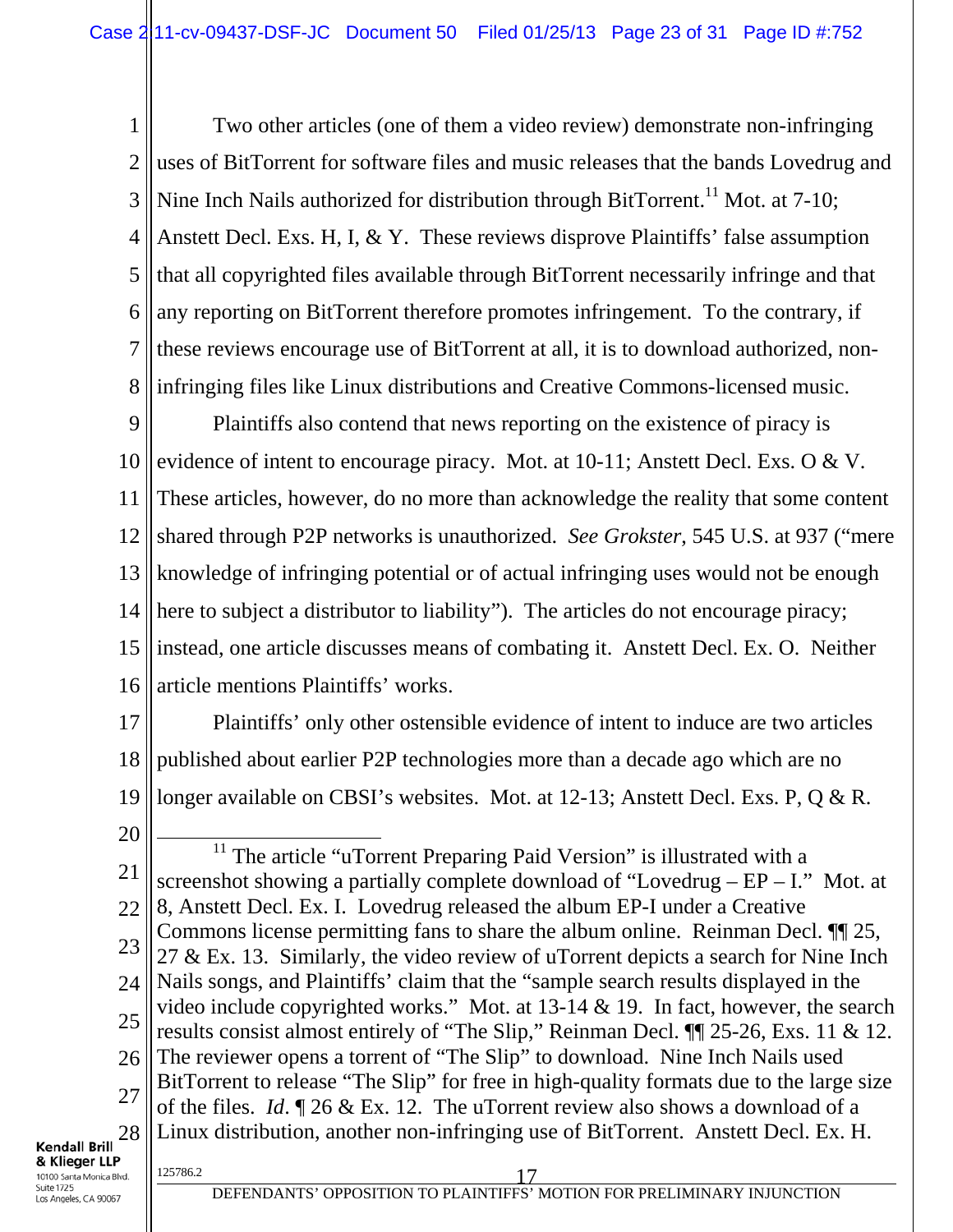1 2 3 4 5 6 7 8 9 These articles came long before CBS's purchase of CNET and well before the Supreme Court's *Grokster* decision. Yet until that decision, the Ninth Circuit had held that Grokster was legal. *See Metro-Goldwyn-Mayer Studios, Inc. v. Grokster, Ltd.*, 380 F.3d 1154 (9th Cir. 2004). These articles do not mention (or link to) BitTorrent technology. They simply cannot support an inference that CBSI had a purpose at any time—much less during the period from 2008 forward—to induce infringing uses of BitTorrent technology. Plaintiffs in essence argue that these decade-old articles, not actionable in their own time, should now be considered as evidence of CBSI's bad character, a use proscribed by Fed. R. Evid.  $404(a)(1)$ .<sup>12</sup>

10 11 12 13 14 15 16 17 Significantly, following *Grokster*, the Supreme Court has limited intellectual property inducement claims to instances in which the defendant has knowledge that the induced acts constitute infringement. *Global-Tech Appliances, Inc. v. SEB S.A.*, 563 U.S. \_, 131 S. Ct. 2060, 2066-68 (2011) (recognizing rule in copyright law and applying in patent case). Here, in light of BitTorrent's beneficial uses and the absence of any adjudicated finding that the technology is inherently infringing, CBSI cannot be deemed to have knowledge that publishing truthful information about the technology and links would be unlawful.

18

### (iii) CBSI is not engaged in culpable conduct.

19 20 21 22 23 24 25 Just as CBSI has not engaged in culpable expression about BitTorrent technology, Plaintiffs cannot show it has engaged in "culpable conduct." As *Grokster* recognized, "mere knowledge of infringing potential or of actual infringing uses would not be enough here to subject a distributor to liability." 545 U.S. at 934. Importantly, CBSI did not design, develop, or create any BitTorrent technology. Thus, unlike the product developers in *Grokster*, CBSI was in no position to design <sup>12</sup> User reviews or comments do not reflect the opinions of CBSI. Murphy

26 27 28 Decl. ¶ 23. CBSI has a reasonable process for addressing complaints about user comments and, due to the variety of such comments, considers take down requests on a case-by-case basis. *Id.* ¶ 24.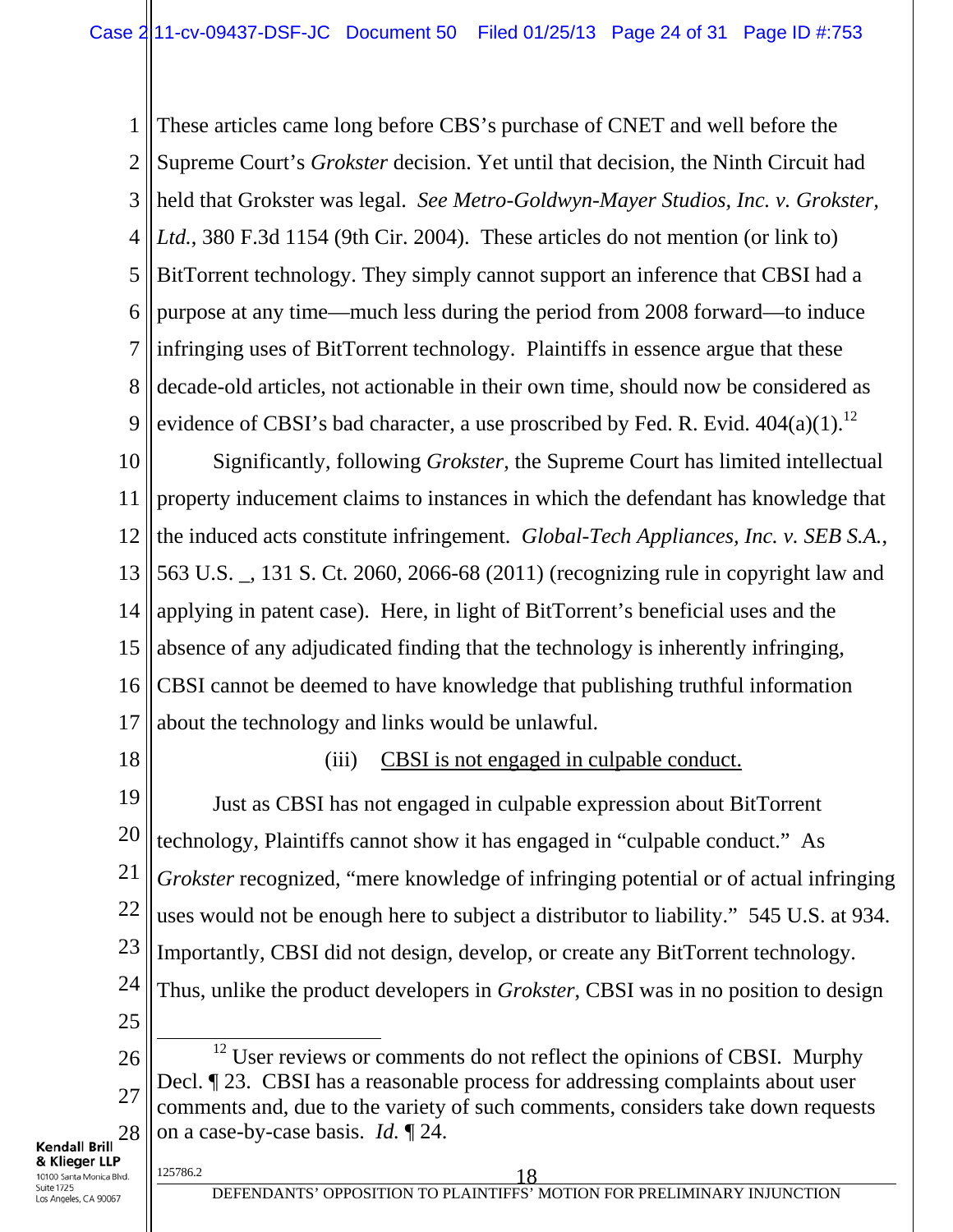1 the product to limit infringement. 545 U.S. at 939.

| $\overline{2}$                                          | Indeed, because CBSI did not develop the BitTorrent clients, does not host                                                                                                                                                                                                   |
|---------------------------------------------------------|------------------------------------------------------------------------------------------------------------------------------------------------------------------------------------------------------------------------------------------------------------------------------|
| 3                                                       | them, and merely provides a link to the location where they can be accessed, CBSI                                                                                                                                                                                            |
| $\overline{4}$                                          | falls far outside the <i>Grokster</i> paradigm of the "distributor" of software. <sup>13</sup> See                                                                                                                                                                           |
| 5                                                       | Reinman Decl. $\P$ 36-37 & Exs. 16-17 (term "distributor" in the software context                                                                                                                                                                                            |
| 6                                                       | describes an entity that creates or directly provides a program to end users). Thus,                                                                                                                                                                                         |
| $\overline{7}$                                          | in Limewire, as in Grokster, the defendants programmed, developed, and distributed                                                                                                                                                                                           |
| 8                                                       | from their website the product at issue. Arista Records LLC v. Lime Group LLC,                                                                                                                                                                                               |
| 9                                                       | 784 F. Supp. 2d 398, 410 (S.D.N.Y. 2011) ("A number of companies that have                                                                                                                                                                                                   |
| 10                                                      | distributed file-sharing programs, including the distributors of the programs Napster,                                                                                                                                                                                       |
| 11                                                      | Kazaa, Morpheus, and Grokster have faced liability."); see also Columbia Pictures                                                                                                                                                                                            |
| 12                                                      | Industries, Inc. v. Fung, 2009 WL 6355911 (C.D. Cal. Dec. 21, 2009) (defendant                                                                                                                                                                                               |
| 13                                                      | (IsoHunt) distributed torrents that allowed download of infringing files that had no                                                                                                                                                                                         |
| 14                                                      | use but to make unauthorized copies). <sup>14</sup> CBSI, by contrast, is more analogous to a                                                                                                                                                                                |
| 15                                                      | search engine or news sources like NYTimes.com that provide links to software.                                                                                                                                                                                               |
| 16                                                      | Reinman Decl. $\P$ 36-37 & Exs. 16-18; Golubchik Decl. $\P$ 50 & Ex. 9. Expanding                                                                                                                                                                                            |
| 17                                                      | inducement liability to those who merely provide commentary, tips, evaluations, and                                                                                                                                                                                          |
| 18                                                      | links would reach far beyond the distributors held liable in prior cases.                                                                                                                                                                                                    |
| 19                                                      |                                                                                                                                                                                                                                                                              |
| 20                                                      | $\frac{13}{13}$ Neither the defendants in <i>Grokster</i> nor their products bear any relation to                                                                                                                                                                            |
| 21                                                      | CBSI. See, e.g., Grokster, 545 U.S. at 938-39 (defendants designed products and<br>embedded code to attract former Napster users); id. at 939 (business model                                                                                                                |
| 22                                                      | depended on massive infringing use); see also Metro-Goldwyn-Mayer Studios, Inc.<br>v. Grokster, Ltd., 454 F. Supp. 2d 966, 987-89 (C.D. Cal. 2006) (on remand)                                                                                                               |
| 23                                                      | (designers built system to facilitate sharing copyrighted music; implemented a<br>search feature for "Top 40" content; and sought to block programs enabling                                                                                                                 |
| 24                                                      | copyright holders to track infringement).                                                                                                                                                                                                                                    |
| 25                                                      | <sup>14</sup> The IsoHunt and Torrentbox services at issue in <i>Fung</i> , which District Judge<br>Wilson referred to as "an evolutionary modification of  Napster," are clearly<br>distinguishable from CNET. 2009 WL 6355944 at $*1$ . In <i>Fung</i> , the defendant was |
| 26                                                      | "primarily engaged in" searching for, aggregating, and distributing copyrighted content. <i>Id</i> . The defendant created site categories dedicated to "Box Office Movies"                                                                                                  |
| 27                                                      | and film genres; asked users to search for and upload top-grossing copyrighted                                                                                                                                                                                               |
| 28<br>Kendall Brill                                     | films; and utilized metadata popular in the piracy community; all in the service of a<br>"business model depend [ing] on massive infringing use." <i>Id.</i> at *10-*15.                                                                                                     |
| & Klieger LLP<br>10100 Santa Monica Blvd.<br>Suite 1725 | 125786.2<br>19<br>DEFENDANTS' OPPOSITION TO PLAINTIFFS' MOTION FOR PRELIMINARY INJUNCTION                                                                                                                                                                                    |
| Los Angeles, CA 90067                                   |                                                                                                                                                                                                                                                                              |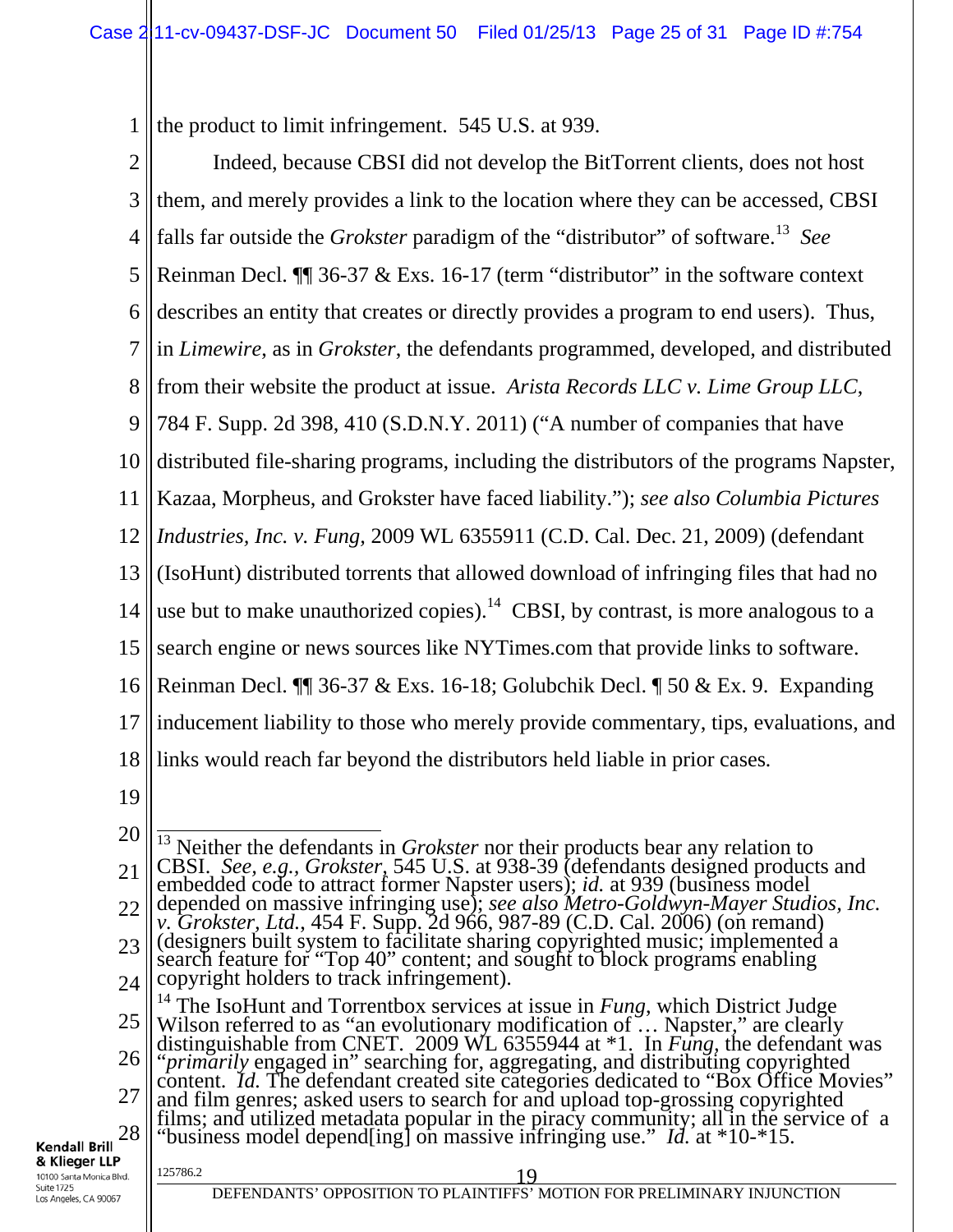1 2 3 4 5 6 7 8 9 10 11 12 13 14 15 Finally, Plaintiffs do not contend that CBSI even mentions Plaintiffs or the works at issue in any context remotely related to file-sharing, because it does not. Murphy Decl. ¶ 25. Plaintiffs cannot show culpable conduct because they have not come forward with any evidence that CBSI had knowledge of any of their works, much less any work in which they could actually substantiate their ownership. Yet, such a showing is necessary to establish culpability for an inducement claim. *Global-Tech*, 131 S. Ct. at 2066-68 (analogizing patent to copyright law in holding that patent inducement liability "requires knowledge of the existence of the patent that is infringed"). In *Grokster,* unlike here, defendants unquestionably knew about and sought to profit from promoting access to the plaintiffs' works, some eight million popular audio-visual works which MGM had identified to defendants. *Grokster*, 545 U.S. at 923. CBSI in contrast does not target Plaintiffs in any way. Based on all these factors, Plaintiffs do not come close to showing a likelihood of success on the merits, falling short on numerous elements, any one of which would doom their Motion.

- 16
- 17

# **1. Irreparable Harm Is Required And Not Presumed**

**C. Plaintiffs Fail To Show Irreparable Harm**

18 19 20 21 22 23 24 Plaintiffs may not obtain preliminary relief without establishing that they are "likely to suffer irreparable harm in the absence of preliminary relief." *Winter*, 555 U.S. at 20. In addition, Plaintiffs must show "remedies available at law, such as monetary damages, are inadequate to compensate for [their] injury." *eBay*, 547 U.S. at 391. Unsupported statements premised on reputational injury or speculation cannot establish irreparable harm.<sup>15</sup> Moreover, a plaintiff seeking a preliminary

25 26 27 28 15 *Sardi's Rest. Corp. v. Sardie*, 755 F.2d 719, 725 (9th Cir. 1985) (upholding denial of a preliminary injunction based on a failure to provide evidence beyond statements of the owner that restaurant would face reputational harm); *see Solidus Networks, Inc. v. Excel Innovations, Inc*., 502 F.3d 1086, 1098 (9th Cir. 2007) ("Speculative injury cannot be the basis for a finding of irreparable harm.").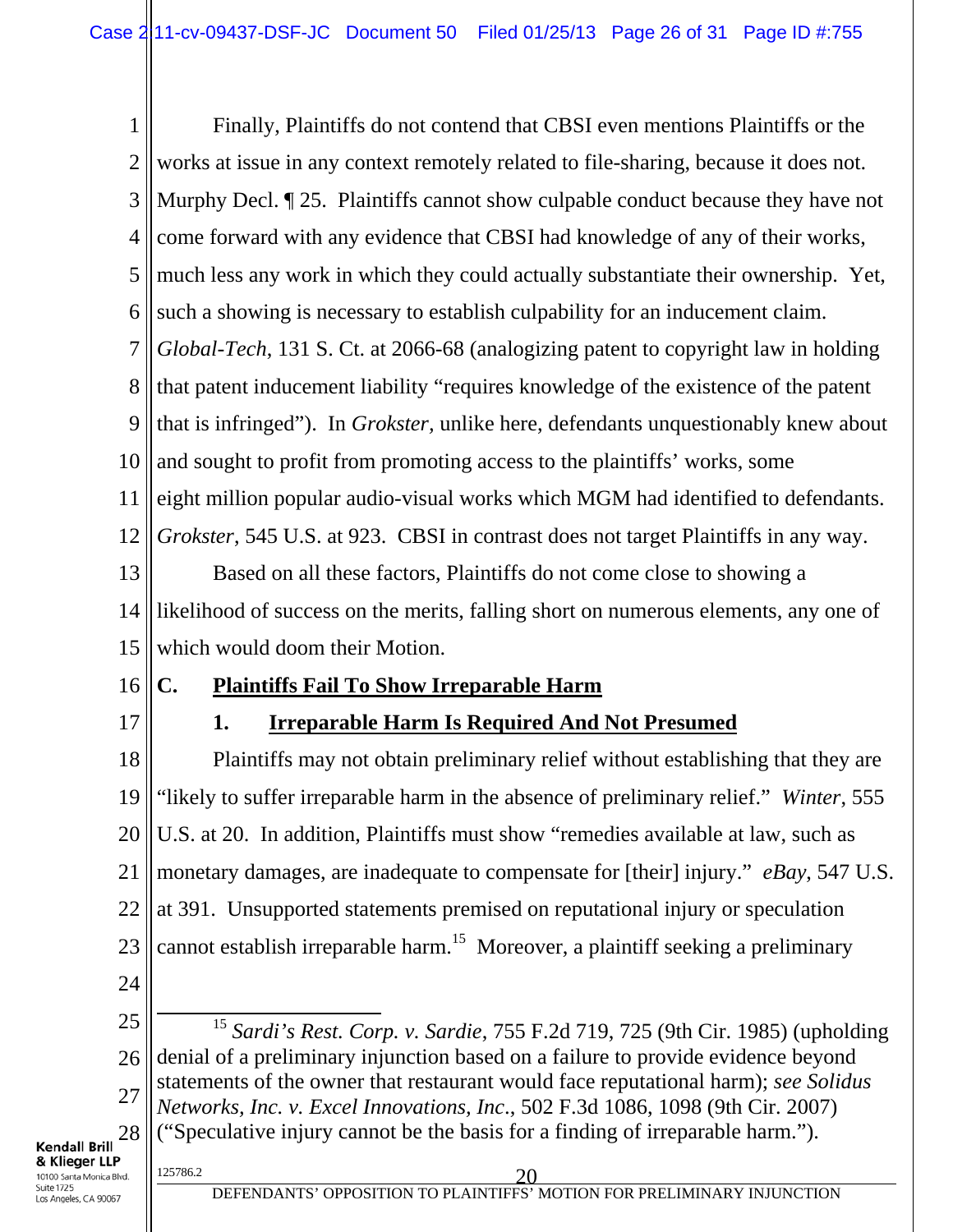1 2 injunction must show that the proposed injunction would remedy the harm alleged. *eBay*, 547 U.S. at 388; *Winter*, 555 U.S. at 7.

3

4

### **2. Plaintiffs Have Not Met Their Burden**

**(a) Plaintiffs' delay defeats their claim of irreparable harm.** 

5 6 7 8 9 10 Plaintiffs' exceptionally long delay—first challenging a reviewer of BitTorrent software more than a decade after release of the protocol—is fatal to their assertion of irreparable harm. A "long delay before seeking a preliminary injunction implies a lack of urgency and irreparable harm." *Oakland Tribune, Inc. v. Chronicle Publ. Co.*, 762 F.2d 1374, 1377 (9th Cir. 1985). Delays of even several months are regularly held sufficient to preclude any claim of irreparable injury.<sup>16</sup>

11 12 13 14 15 16 Here, the purportedly objectionable statements on CNET's websites happened up to a decade ago. Torrents for Plaintiffs' works have been available for years. Reinman Decl. ¶ 32. Plaintiffs waited a year after filing the Complaint, and several months after the ruling on the Motion to Dismiss, before bringing this Motion. Their unjustified delay confirms a lack of urgency and a lack of any irreparable harm.<sup>17</sup>

- 17
- 18

19 20 21 22 23 24 25 26 27 16 *See Metro-Media Broadcasting Corp. v. MGM/UA Entertainment Co.*, 611 F. Supp. 415, 427 (C.D. Cal. 1985)(delay of four months); *Playboy Enters. v. Netscape Communications Corp.*, 55 F. Supp. 2d 1070, 1080, 1090 (C.D. Cal. 1999) (five-month delay demonstrated lack of irreparable harm), *aff'd*, 202 F.3d 278 (9th Cir. 1999). *See also High-Tech Medical Instrumentation, Inc. v. New Image Indus., Inc.*, 49 F.3d 1551, 1556-57 (Fed. Cir. 1995) (17-month delay "militates against the issuance of a preliminary injunction"); *Protech Diamond Tools, Incorporation v. Liao*, No. C 08-3684 SBA, 2009 WL 1626587, at \*6 (N.D. Cal. June 8, 2009) ("delay alone . . . [is] sufficient to undermine the Plaintiff's claim of immediate, irreparable harm"); 4 Nimmer & Nimmer, *Nimmer on Copyright* §14.06[A][3][c] (2012) ("Injunctions go to the speedy, or at least the diligent.").  $17$  Indeed, the only apparent cause for this Motion being filed is not an urgent need for relief, but an urgent need to retaliate against CBS for filing a motion for

#### 28 **Kendall Brill** & Klieger LLP 10100 Santa Monica Blvd. Suite 1725

preliminary injunction against Alki David in a different case. *See* n.3, *supra*.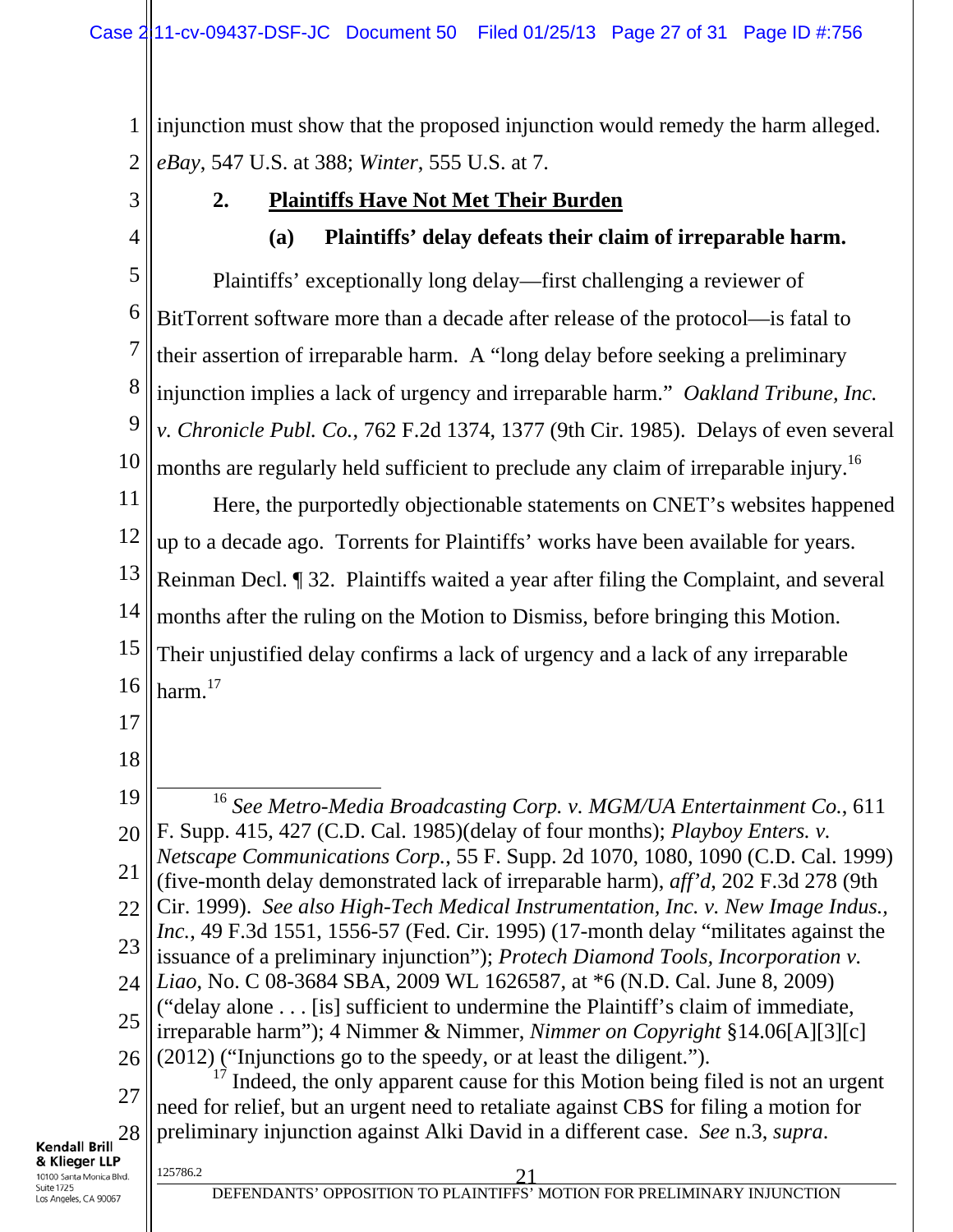1

### **(b) Plaintiffs submitted no evidence of harm.**

2 3 4 5 6 7 8 To overcome this fatal delay, Plaintiffs assert, in conclusory fashion and without citation or proof, that their works are allegedly infringed through BitTorrent applications purportedly "distributed" by CBSI; that CBSI has allegedly contributed to the growth of BitTorrent technology; and that "Plaintiffs' economic injuries and lost revenues are obvious and substantial." Mot. at 21:14-15. As demonstrated above, however, Plaintiffs have not in fact shown infringement of any of their works, any connection to CBSI, or any actual economic injury.

9 10 11 12 13 14 15 16 17 Nor have Plaintiffs explained why any unsubstantiated "economic injuries and lost revenues" are irreparable, $18$  or how an injunction here would reduce them, given the alternative sources for BitTorrent clients. This case thus stands in sharp contrast to the various non-binding cases Plaintiffs cite, Mot. at 22, in which preliminary injunctions were awarded based on substantial showings of serious and irreparable harm.<sup>19</sup> At bottom, Plaintiffs ask the Court to presume irreparable harm if (contrary to the record) they establish infringement and the elements of inducement—precisely what *eBay* and binding Ninth Circuit precedent prohibit, and what their delay discredits.

18

19 20 21 22 23 18 *Los Angeles Mem'l Coliseum Comm'n v. Nat'l Football League*, 634 F.2d 1197, 1202 (9th Cir. 1980) (reversing grant of an injunction because "lost revenues would be compensable by a damage award"); *Lamont v. Time Warner, Inc.*, 2012 WL 5248061 at  $*4$  (C.D. Cal. Oct. 19, 2012) (finding that royalties are monetary in nature and not irreparable injuries). Plaintiffs also make bizarre allegations concerning their reputations and the availability of pornography through BitTorrent technology that do not warrant a substantive response.

24 25 26 27 28 <sup>19</sup> *Metropolitan Regional Information Systems, Inc. v. American Home Realty Network, Inc*., 2012 WL 3715350 (D. Md. Aug. 27, 2012) (injunction based on several third-party declarations attesting to reputational harm); *Tattoo Art, Inc. v. TAT Intern., LLC*, 794 F. Supp. 2d 634 (E.D. Va. 2011) (permanent injunction following a trial with multiple witnesses); *WPIX, Inc. v. ivi, Inc.*, 691 F.3d 275, 285- 87 (2d Cir. 2012) (finding irreparable harm based in part on defendant's inability to pay monetary damages and difficulty calculating damages).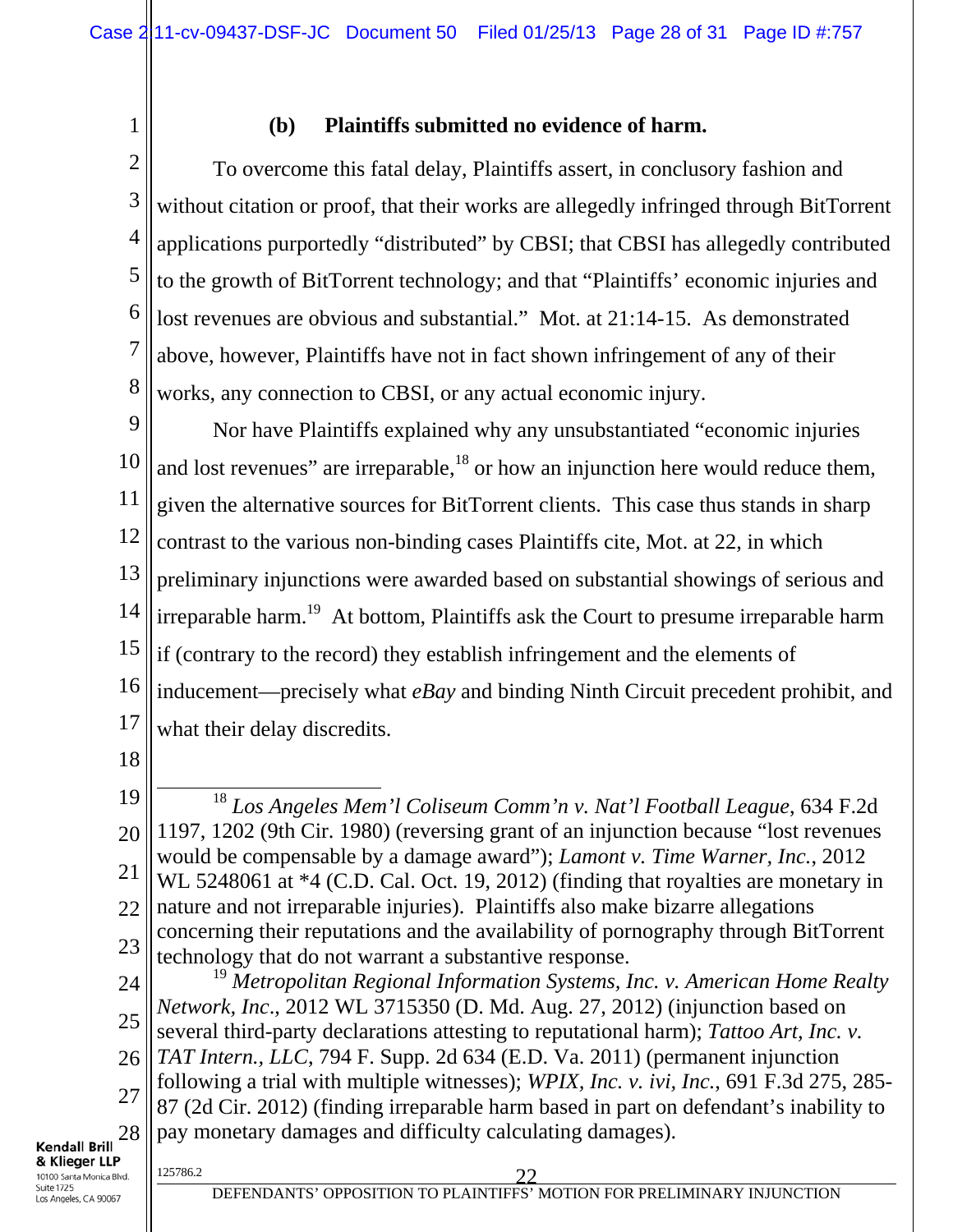#### 1 2 **D. Plaintiffs Fail To Show That The Balancing Of Equities Tips Sharply In Plaintiffs' Favor**

3 4 5 6 7 8 9 10 11 The balance of hardships strongly favors CBSI. CBSI is in the business of providing a comprehensive directory of software available online. Murphy Decl. ¶ 10. Plaintiffs' proposed injunction would require CBSI to excise all references to P2P software, including BitTorrent applications with non-infringing uses, as well as discussion about them. CBSI would be precluded from conducting a reputable business of providing news coverage and a comprehensive directory of software available online. *Id*. ¶ 29. This damage to CBSI strongly weighs against the issuance of an injunction when balanced against the absence of any irreparable harm to Plaintiffs.

12 13 14 15 16 17 18 19 In addition, users' ability to search the Internet for torrents would be unimpeded by any injunction. Users would still be able to search via Google for BitTorrent clients and would still arrive at the very same websites CBSI links to (without a warning not to infringe). Golubchik Decl. ¶¶ 51-52 & Exs. 10-11. No hardship to Plaintiffs will follow denial of an injunction. *See Perfect 10-Google*, 653 F.3d at 982 (upholding denial of an injunction because works were available through "search engines other than Google" and injunction would not remedy the purported harm).

- 20
- 21

# **E. Plaintiffs Fail To Show That The Proposed Preliminary Injunction Is In The Public Interest**

22 23 24 25 26 27 Plaintiffs' proposed preliminary injunction would harm the public interest in two concrete ways. First, Plaintiffs' proposed preliminary injunction, in seeking to curtail discussion about software that can be used for both infringing and noninfringing purposes, would remove significant amounts of news content from the website, diminishing the public's access to information of value to academics, businesses, and Internet users. Golubchik Decl. ¶ 53.

**Kendall Brill** & Klieger LLP 10100 Santa Monica Blvd. Suite 1725

28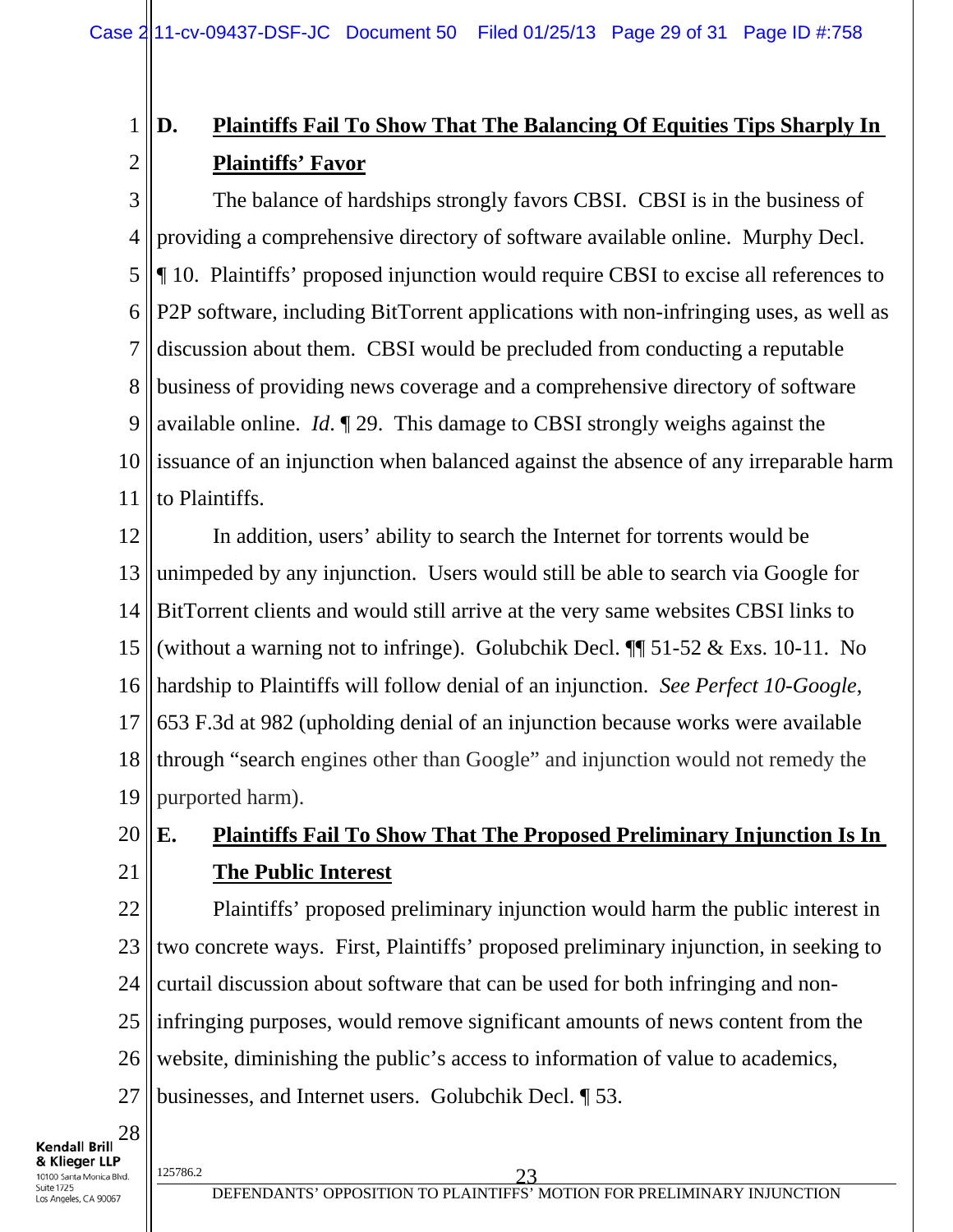1 2 3 4 5 6 7 8 9 10 11 Second, precluding links from CNET to BitTorrent client sites will both increase the number of users who will not see CNET's warning against infringement when searching for BitTorrent clients, and undermine informed public access for non-infringing users. A BitTorrent client is required to access significant noninfringing content, like software releases and patches, online courses, TED talks, artists using BitTorrent protocol as distribution platforms, and even speech opposed by repressive governments. Reinman Decl. ¶¶ 14-27. BitTorrent technology reduces costs of transmission and increases efficient flow of Internet traffic. *Id.* ¶¶ 9-13; Golubchik Decl. ¶ 44. Relief must not be granted where it would "compromise legitimate commerce or discourage innovation having a lawful purpose." *Grokster*, 545 U.S. at 937. An injunction here would do exactly that.<sup>20</sup>

## 12 13

# **F. The Proposed Injunction Is Unconstitutionally And Inequitably Vague And Overbroad**

14 15 16 17 "Injunctive relief must be tailored to remedy the specific harm alleged, and an overbroad preliminary injunction is an abuse of discretion." *Winter*, 508 F.3d at 886; *Lamb-Weston, Inc. v. McCain Foods, Ltd.*, 941 F.2d 970, 974 (9th Cir. 1991) ("[a]n overbroad injunction is an abuse of discretion").

18 19 20 21 22 23 The proposed preliminary injunction does not meet these standards because it would require CBSI to cease functions that are not even alleged to constitute inducement. As discussed above, it is conduct allegedly inducing third parties to infringe—not the availability of a non-infringing product—that is the essence of an inducement claim. The proposed preliminary injunction would cover not only materials that could allegedly encourage misuse of BitTorrent software, but also

24

25 26 27 28  $20$  Plaintiffs assert "a public interest can only be served by upholding copyright protections," suggesting an injunction might maintain the integrity of the music industry. Motion at 23:20-21. Plaintiffs' argument is unpersuasive given that the injunction will not actually prevent anyone who wants BitTorrent technology from getting it, is not directed at preventing any user from engaging in infringement, and is not narrowly focused on music or entertainment.